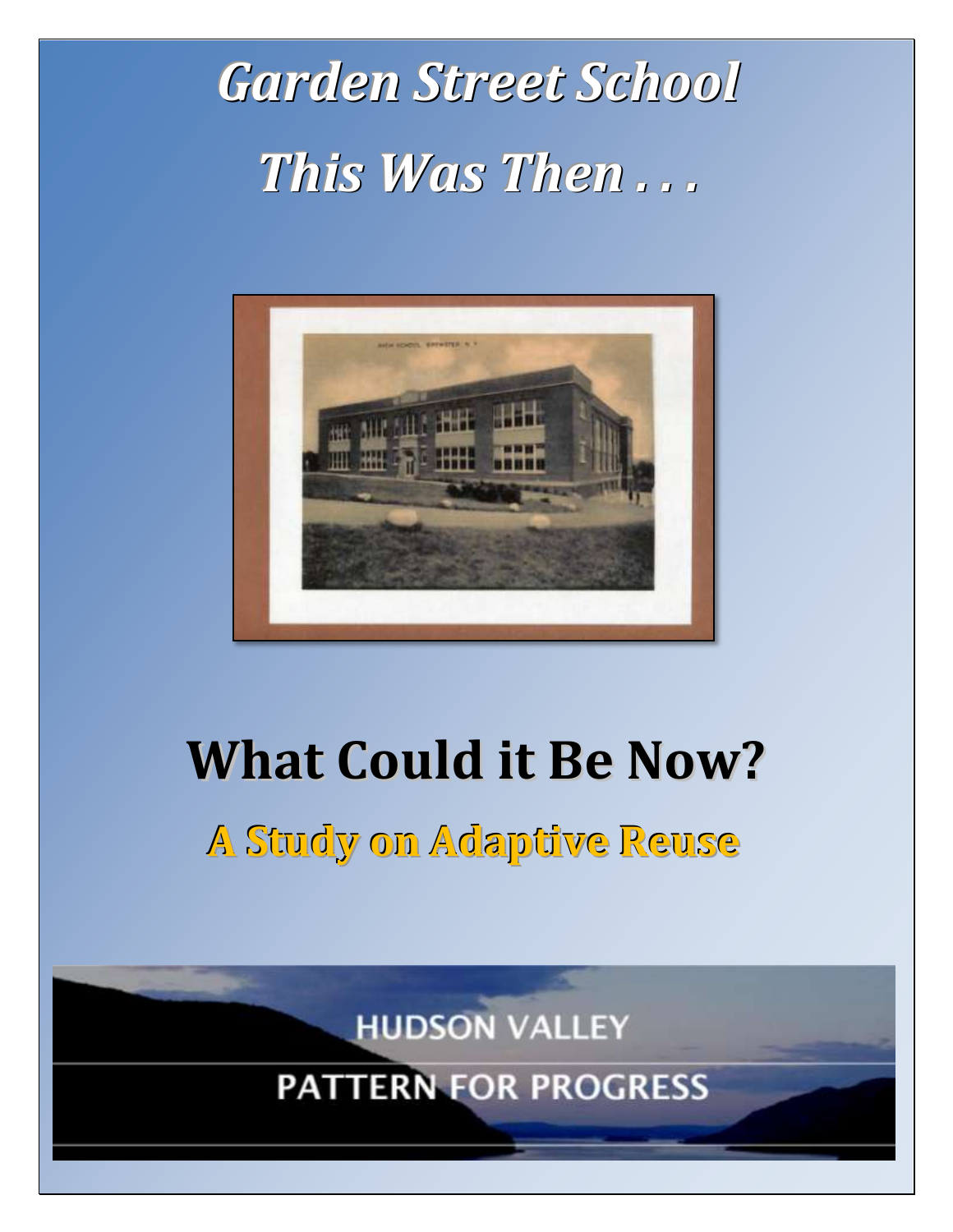## **Garden Street School**

### **Brewster Central School District**

### *. . . an Adaptive Reuse . . .*

### **Table of Contents**

|                   | Section 1: Introduction                                                          |  |  |  |  |
|-------------------|----------------------------------------------------------------------------------|--|--|--|--|
|                   | <b>Adaptive Reuse</b>                                                            |  |  |  |  |
|                   | <b>Section 2: Demographics and Statistics</b>                                    |  |  |  |  |
|                   | <b>Census Data and Population Projections</b>                                    |  |  |  |  |
|                   | Real Estate and Rental Data                                                      |  |  |  |  |
| <b>Section 3:</b> | <b>Challenges</b>                                                                |  |  |  |  |
|                   | <b>Deed Restrictions</b>                                                         |  |  |  |  |
|                   | <b>Environmental and Building Components</b>                                     |  |  |  |  |
|                   | Financial                                                                        |  |  |  |  |
|                   | <b>Funding Resources</b>                                                         |  |  |  |  |
|                   | Disposition of an Asset                                                          |  |  |  |  |
|                   | <b>Existing Zoning</b>                                                           |  |  |  |  |
|                   | Section 4: Local Ideas                                                           |  |  |  |  |
|                   | <b>Section 5: Recommendations</b>                                                |  |  |  |  |
|                   | Request for Proposal (RFP)                                                       |  |  |  |  |
|                   | Generic Environmental Impact Statement (GEIS)                                    |  |  |  |  |
|                   | Concepts                                                                         |  |  |  |  |
|                   | Table 1: Demographics                                                            |  |  |  |  |
|                   | Table 2: Census Population and Projections                                       |  |  |  |  |
|                   | Table 3: Real Estate Data                                                        |  |  |  |  |
|                   | Table 4: Area Median Income Levels                                               |  |  |  |  |
|                   | <b>Table 5: Fair Market Rents</b>                                                |  |  |  |  |
|                   | Table 6: Assessment and Taxes                                                    |  |  |  |  |
|                   | Table 7: Utility Costs                                                           |  |  |  |  |
|                   | Appendix 1: Deed excerpts                                                        |  |  |  |  |
|                   | <b>Appendix 2:</b> Existing Floor Plans                                          |  |  |  |  |
|                   | Appendix 3: New York State Education Law excerpts                                |  |  |  |  |
|                   | Appendix 4: New York State Department of Environmental Conservation GEIS excerpt |  |  |  |  |
|                   |                                                                                  |  |  |  |  |
|                   |                                                                                  |  |  |  |  |

Pattern for Progress **FINAL** Page 2 of 22 **FINAL FINAL** Garden Street School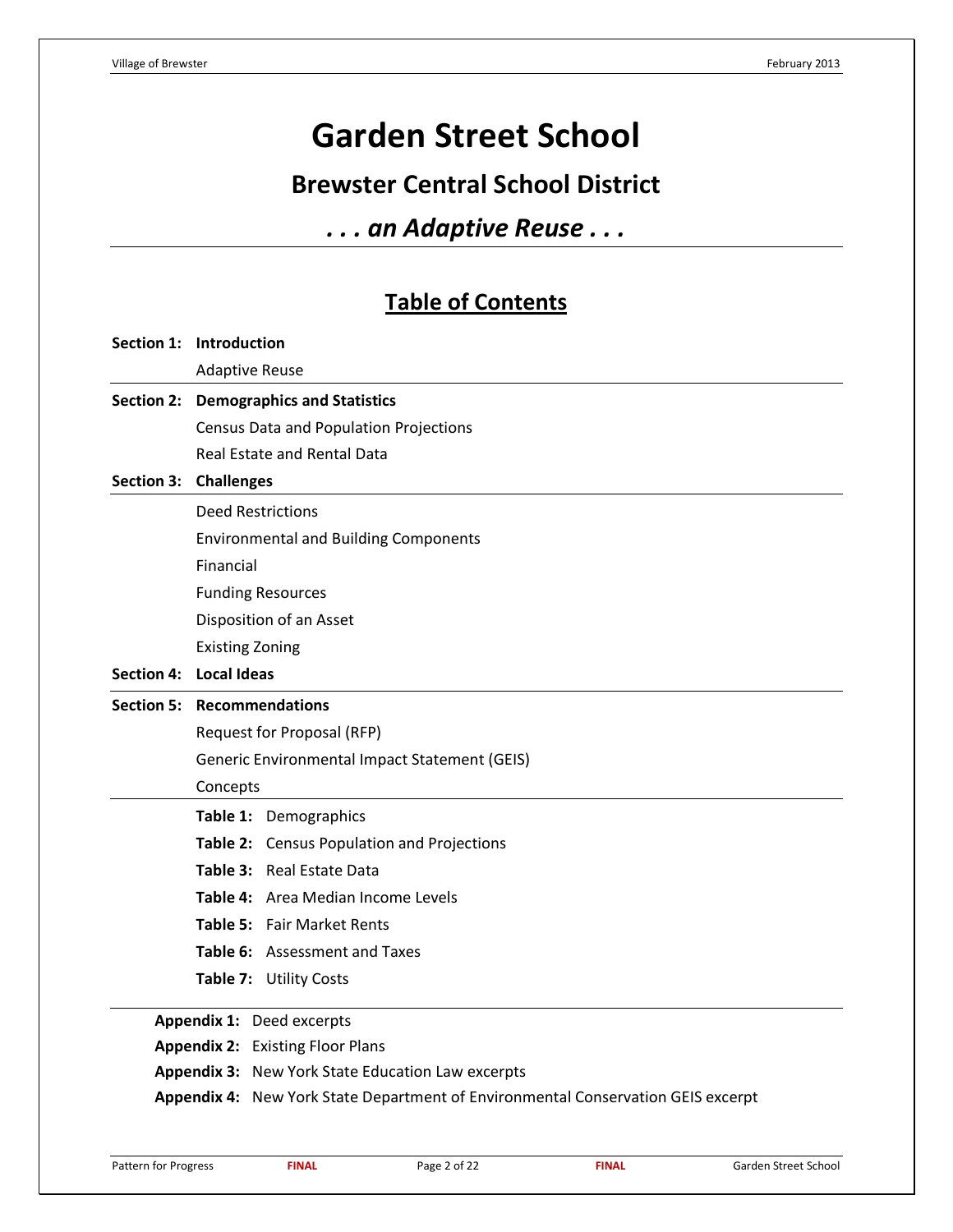#### **Section 1: Introduction**

In August 2012, the Village of Brewster commissioned Hudson Valley Pattern for Progress to analyze and provide several options for the potential adaptive reuse of the Garden Street School. The analysis also included the collection of existing reports and documents associated with the school. Additionally, there were site visits conducted with three potential developers. Various representatives and staff from both the Village of Brewster and Brewster Central School District assisted Pattern researchers during the site visits and were available for questions. It is critical to mention the site visits conducted by the developers to date were conducted for exploratory concepts and idea gathering purposes only. The developers have not gained or obtained any privileged information, insight or knowledge that will provide them with any advantage during a formal request for proposal, if conducted by the school.



The Garden Street School (GSS) was constructed in 1925 with additions in 1939. The Brewster Central School District (BCSD) received a Building Condition Survey conducted by KGD Architects for all the school facilities. Based upon the results of this study, the Board of Education accepted the report and determined a Long Range Planning Task Force be formed to make formal recommendations regarding the future of the facilities with a special emphasis on the Garden Street School (GSS). Pursuant to an analysis of available information it was determined that the school building be closed based upon the following elements:

- 1. The welfare of the students and staff of the BCSD
- 2. The community's ability to financially support the BCSD
- 3. The age, condition and size of the facilities in the BCSD
- 4. Enrollment trends, both past and projected
- 5. Input from a broad range of stakeholders and expert opinions, where deemed advisable

In June 2012, the Garden Street School was closed.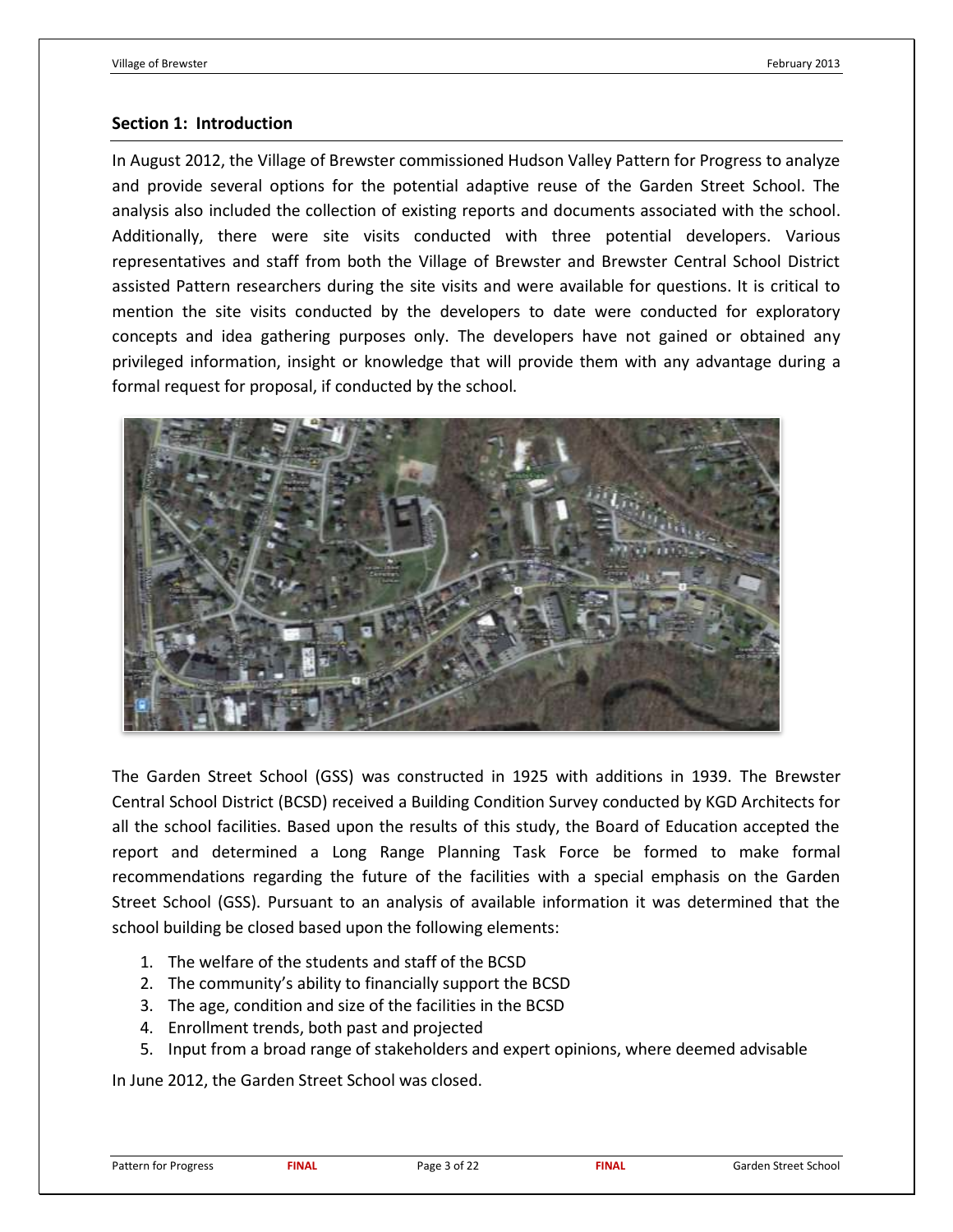#### **Adaptive Reuse**

In order to further explore this project, it is critically important for the individuals and groups reviewing this document to have a clear and full understanding of Adaptive Reuse. The Garden Street School building and grounds lends itself to an Adaptive Reuse based upon the existing conditions and current status of the facilities.

*Adaptive Reuse* refers to a process of changing the prior use of a building to a new use while keeping a majority of the buildings architectural integrity and historic features intact. When the original use of a structure changes or is no longer required, as with older buildings from the industrial revolution, architects have the opportunity to change the primary function of the structure, while retaining some of the existing architectural details that make the building unique. In local communities, unused schools, industrial building or hospitals have been adapted for reuse as housing, centers of arts and culture, retail stores or offices. Adaptive Reuse, when used in terms of school building, is also known as "repurposing".

Older downtown's and areas where community anchor buildings are located, like Brewster, need Adaptive Reuse projects to help revitalize their communities. The adaptive reuse of the GSS project allows a community to keep its character while providing new business and/or residential opportunities for the citizens of that community. The careful rehabilitation of a building, along with a good return on investment, is key for a successful project. It is a sensitive process where a group of interested parties will come together to work on a project. Often, the result is a win-win for all groups involved. The Garden Street School represents an incredible opportunity for an Adaptive Reuse project.

There are many benefits to an adaptive reuse, which can be successfully implemented in rural, suburban, and urban areas. There may be savings in retrofitting vs. new construction, depending on the age of the building and its condition. The existing structure is already in place, which saves the cost of excavation, foundation, footings, and erection of the structural system.

The Adaptive Reuse of the GSS may also aid in the preservation of the Village of Brewster's heritage and history. Depending upon the ultimate use of the building and grounds, there may be opportunities to secure Federal, state and/or local funding, if available. The location of GSS is ideal for creating an anchor project that can be a catalyst for the revitalization of the Main Street, connection to the train/mass transit system and enhancing the possibilities of building a walkable community. The Adaptive Reuse of the school also opens the possibilities of creating new jobs and economic development opportunities or the creation of either market rate or workforce housing. The building and grounds also lends itself to the "repurposing" as an educational center and commercial development for the performing arts, theater and film. The project may also result in a mixed use and combine elements of any or perhaps all of the concepts.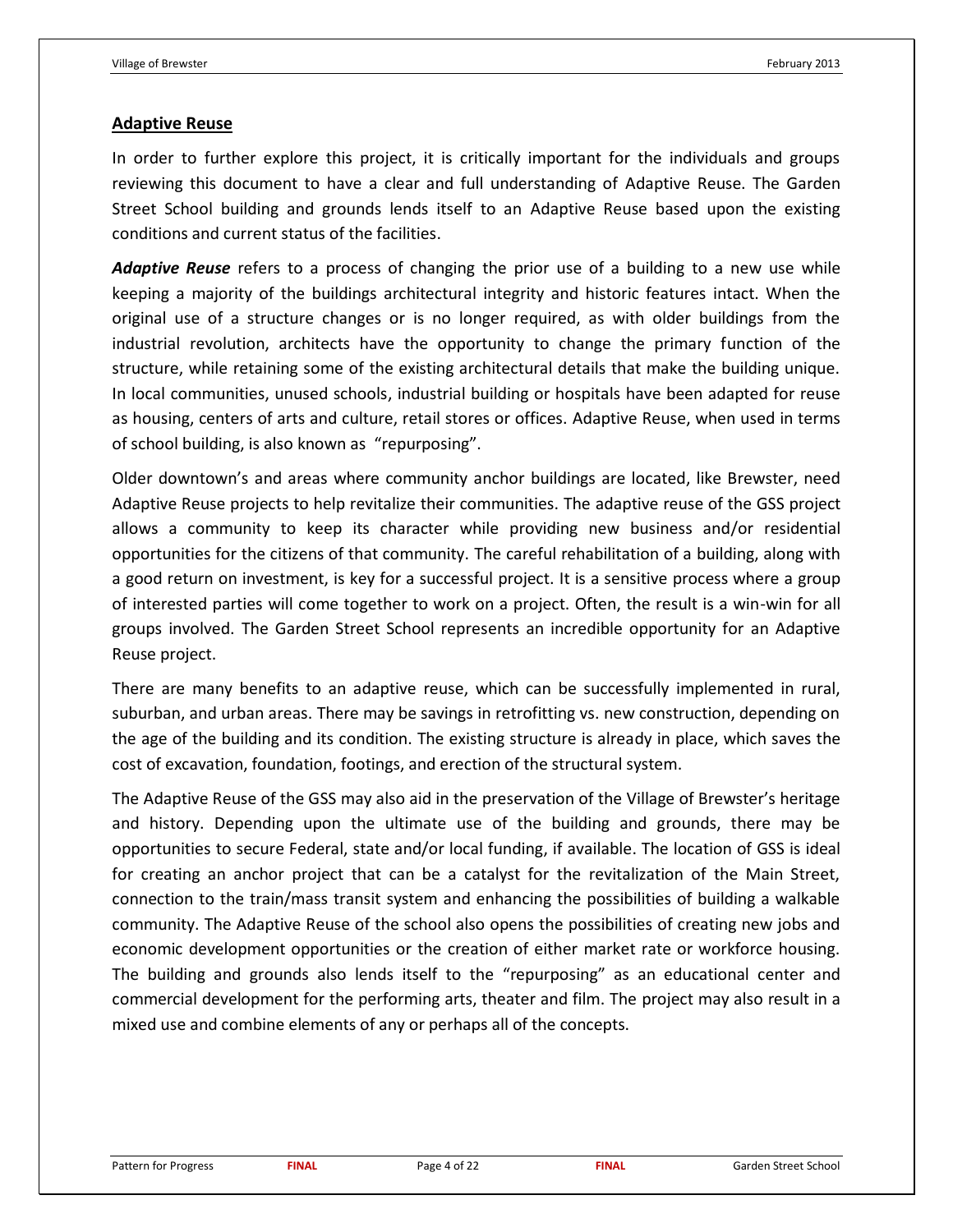However, there are impediments and barriers to development and implementation:

- Initial community and neighborhood opposition to a change such as mixed use, mixed income housing or a project that may result in an appearance of competition to the Main Street may cause delays in the project's implementation
- Environmental concerns with issues related to hazardous materials like lead paint and asbestos
- Building code and accessibility issues along with replacing or changing mechanical systems may be cost prohibitive
- Zoning laws or ordinance may prohibit the proposed use—requiring a use variance or other type of special zoning

#### **Section 2: Demographics and Statistics**

The demographics have drastically changed in the Village of Brewster over the past 10 years, according to Census 2000 and Census 2010. The Village has witnessed a dramatic increase in the Hispanic and Latino population and changes in the number of housing units and use.

The Hispanic and Latino population has increased by 92.8% from 2000 to 2010, while the Non Hispanic and Latino population decreased by 28.3%. Today, the Hispanic and Latino population represents 56% of the total village population.

The village observed a 9.1% increase in the number of housing units during the last decade. There was a 22 unit increase in the number of occupied units and an increase of 58 vacant units. Simultaneously, the number of renter-occupied units increased by 5.7% and owner-occupied decreased by 6.73%. A healthy community is defined, in part, as having a homeownership rate of 66%. The village has a home ownership rate of 22.5% as of Census 2010. The average household size has increased in both owner and renter-occupied housing units.

| <b>TABLE 1:</b>            |               |        |               |        |              |  |
|----------------------------|---------------|--------|---------------|--------|--------------|--|
|                            | <b>Census</b> | $%$ of | <b>Census</b> | $%$ of | % change     |  |
| Category                   | 2000          | total  | 2010          | total  | 2000 to 2010 |  |
| Population                 | 2162          |        | 2390          |        | $+10.54%$    |  |
| Non Hispanic               | 1468          | 67.9%  | 1052          | 44%    | $-28.33%$    |  |
| Hispanic or Latino         | 694           | 32.1%  | 1338          | 56%    | +92.79%      |  |
| <b>Total Housing Units</b> | 881           |        | 961           |        | $+9.1%$      |  |
| Occupied                   | 840           | 95.3%  | 862           | 89.7%  | $+2.62%$     |  |
| Vacant                     | 41            | 4.7%   | 99            | 10.3%  | +141.46%     |  |
| Owner-Occupied             | 208           | 24.8%  | 194           | 22.5%  | $-6.73%$     |  |
| Renter-Occupied            | 632           | 75.2%  | 668           | 77.5%  | $+5.7%$      |  |
| Average HH Size (Owner)    | 2.65          |        | 2.77          |        | 4.52%        |  |
| Average HH Size (Renter)   | 2.48          |        | 2.72          |        | 9.67%        |  |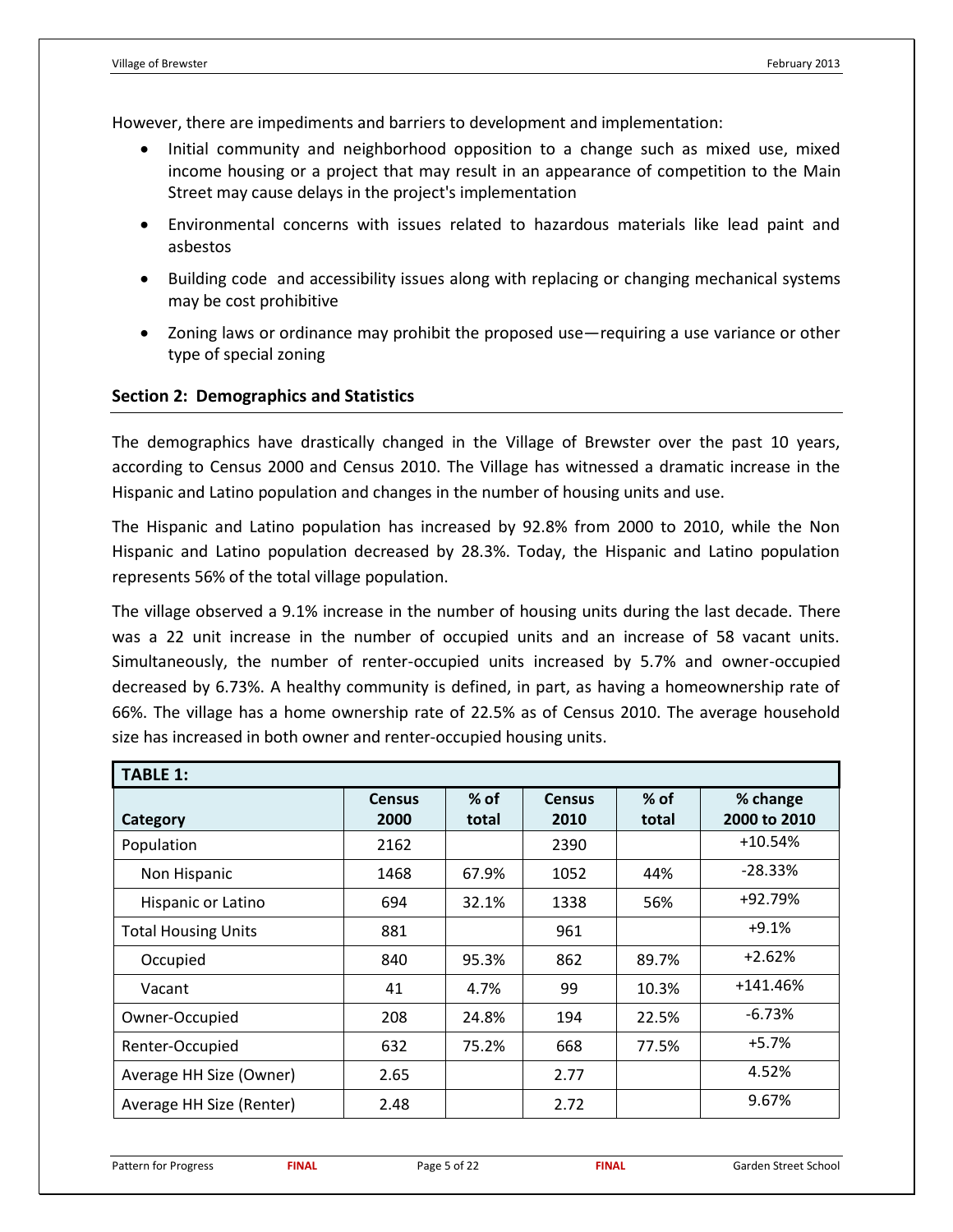#### **Census Data and Population Projections**

The following chart represents the Census data on population broken down by age cohort. The chart also includes the projections of population by age cohort, according to the Cornell University Program on Applied Demographics. It is important to be cognizant of these projections for purposes of long term planning. The projections indicate that Putnam County is aging at a very rapid pace. In fact, from 2010 to 2040, Putnam County will see an increase of 7,193 persons age 65 and over, which is an increase of 51.75%. According to these projections, Putnam County is also losing its' younger generation. The age cohorts of 5 to 14 and 15 to 24 will see a decline of 5.16% and 10.06%, respectfully. The projected student enrollment for Brewster Schools shows a decline over the next 7 years. The total enrollment for the 2010 school year was 3,421 and the projections indicate the enrollment will decline by 358 (10.46%) students by 2019.

| <b>TABLE 2:</b>      |        |                    |        |         |                                       |         |                          |
|----------------------|--------|--------------------|--------|---------|---------------------------------------|---------|--------------------------|
|                      |        | <b>CENSUS DATA</b> |        |         | <b>CORNELL POPULATION PROJECTIONS</b> |         |                          |
| Age<br><b>Cohort</b> | 1990   | 2000               | 2010   | 2020    | 2030                                  | 2040    | % change<br>2010 to 2040 |
| $0$ to 4             | 6.478  | 6,621              | 5,108  | 5,228   | 5,276                                 | 5,173   | 1.27%                    |
| 5 to 14              | 11,582 | 14,747             | 13,847 | 12,575  | 13,184                                | 13,132  | $-5.16%$                 |
| 15 to 24             | 11,328 | 10,010             | 11,982 | 11,081  | 10,539                                | 10,777  | $-10.06%$                |
| 25 to 44             | 29,739 | 30,733             | 24,147 | 26,560  | 27,392                                | 26,689  | 10.53%                   |
| 45 to 64             | 17,239 | 24,487             | 32,209 | 31,330  | 28,967                                | 30,224  | $-6.16%$                 |
| $65+$                | 8,319  | 10,197             | 13,899 | 17,094  | 20,828                                | 21,092  | 51.75%                   |
| <b>TOTAL</b>         | 83,941 | 95,745             | 99,710 | 102,471 | 104,507                               | 104,816 | 5.12%                    |

#### **Real Estate and Rental Data**

Like many counties throughout the Hudson Valley Region, Putnam has suffered a decline in the median sales price of single family and condo sales. At the height of the real estate boom the median sales price in 2006 was \$410,000. From 2009 through 2011, the 3<sup>rd</sup> quarter median sales price of single family home was flat and then dropped by 3.9% in 2012. The condo sales show no apparent trends, however, the price has declined by 25.2% since the  $3<sup>rd</sup>$  quarter of 2011 and the number of sales has also declined. Inventory of both single family and condo has steadily declined. The historically low interest rates and low home prices are not significant enough to affectively increase consumer confidence to drive the real estate market higher. Additionally, increased scrutiny and strict underwriting criteria exercised by lending institutions have put a damper on sales. The lack of job growth and concerns of job security have also negatively affected the real estate market. Anecdotally, it would appear, on a micro level, the number of sales and pricing is more robust in areas where public and mass transportation is available, and communities are walkable and include amenities such as retail, cultural activities, entertainment and places for social gathering.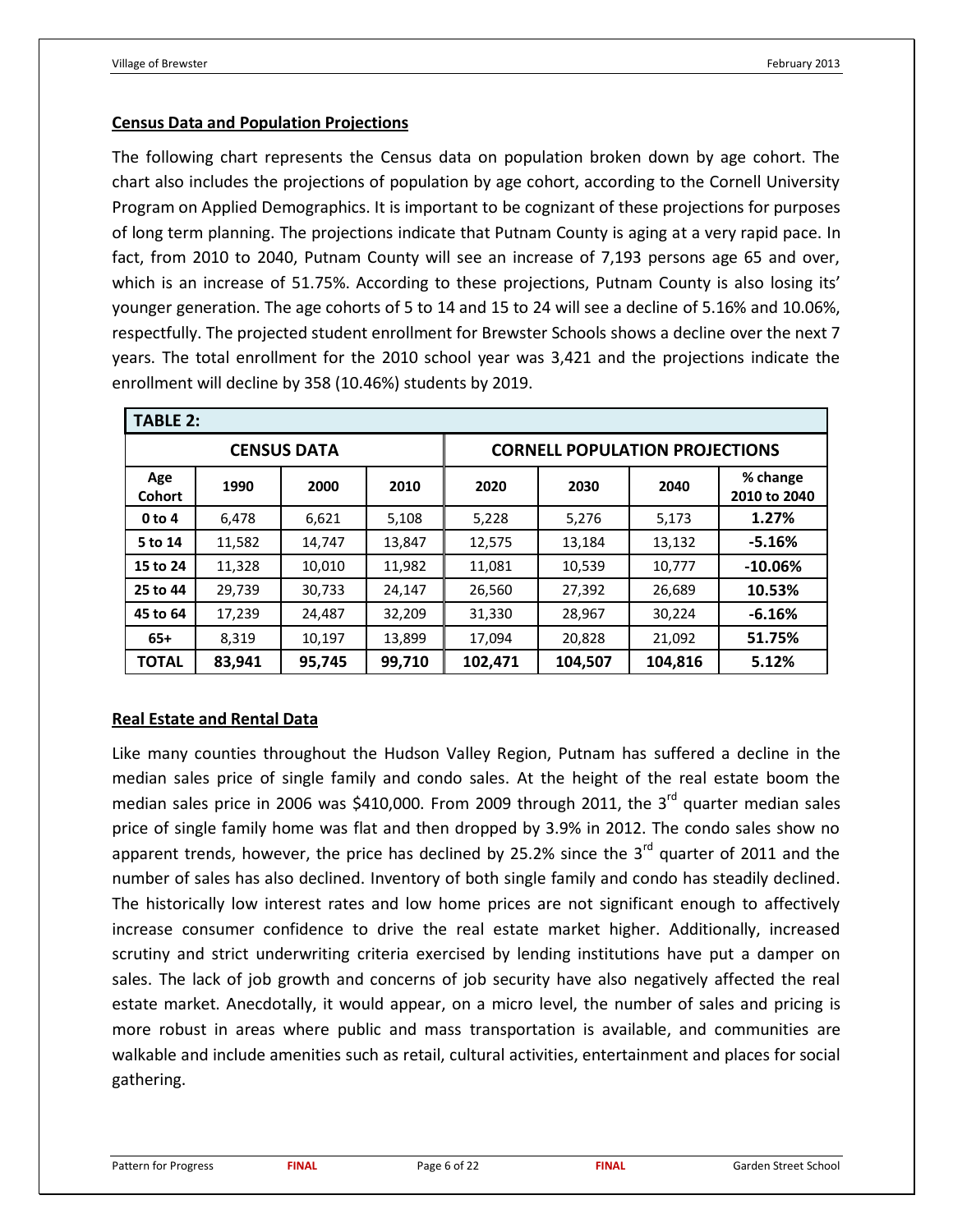#### **Table 3: Putnam County – 3 rd Quarter 2012**

|                      | <b>Median Sales Price</b> |           |           |           |  |
|----------------------|---------------------------|-----------|-----------|-----------|--|
|                      | 2009                      | 2010      | 2011      | 2012      |  |
| <b>Single Family</b> | \$330,000                 | \$330,000 | \$330,000 | \$317,000 |  |
| Condo                | \$215,000                 | \$179,500 | \$224,000 | \$167,500 |  |

|                      | <b>Number of Sales</b> |          |       |       | <b>Listing Inventory</b> |      |         |          |
|----------------------|------------------------|----------|-------|-------|--------------------------|------|---------|----------|
|                      | 2009                   | 2010     | 2011  | 2012  | 2009                     | 2010 | 2011    | 2012     |
| <b>Single Family</b> | 159                    | 132      | 145   | 191   | 894                      | 964  | 937     | 841      |
| Condo                | 27                     | 10       | 15    | 16    | 141                      | 122  | 131     | 104      |
| <b>Total</b>         | 186                    | 142      | 160   | 207   | 1035                     | 1086 | 1068    | 945      |
|                      |                        | $-23.7%$ | 12.7% | 29.4% |                          | 4.9% | $-1.7%$ | $-11.5%$ |

As indicated in Table 1, according to the Census 2000 and Census 2010, an extremely high percentage of the Village's housing stock is rental (77.5%) as opposed to owner occupied (22.5%). A majority of the rental properties in the village are privately owned. However, there are some affordable housing units that have been constructed or rehabilitated with federal and state capital subsidies. Additionally, rental subsidy programs are utilized by some of the residents. A survey of existing non-subsidized rental units indicated a very low vacancy rate (<5%) and typical monthly rents in the following ranges for each size unit:

• Studio: \$850 to \$950

2 BR: \$950 to \$1,750

 $\bullet$  1 BR: \$775 to \$975

 $\bullet$  3 BR: \$1,500 to \$2,200

The U.S. Department of Housing and Urban Development (HUD) annually publishes maximum income limits and rents, which are associated with affordable rental housing projects and programs. The most widely used rental housing subsidy is known as the Housing Choice Voucher Program, which is tenant based, not project based. Under this program, HUD assists the family with a rent subsidy that is paid to the landlord, but is "portable" with the family. There are other rental assistance programs that are associated with a building, which are known as project based. The table below provides information on the various income levels for Putnam County.

| Table 4: FY 2013 Area Median Income Limits |                    |          |          |           |           |           |  |
|--------------------------------------------|--------------------|----------|----------|-----------|-----------|-----------|--|
| % of Area Median                           | <b>Family Size</b> |          |          |           |           |           |  |
| <b>Income</b>                              | 1 Person           | 2 Person | 3 Person | 4 Person  | 5 Person  | 6 Person  |  |
| 30% Very, very Low Income                  | \$22,150           | \$25,300 | \$28,450 | \$31,600  | \$34,150  | \$36,700  |  |
| 50% Very Low Income                        | \$36,900           | \$42,200 | \$47,450 | \$52,700  | \$56,950  | \$61,150  |  |
| 80% Low Income                             | \$48,100           | \$55,000 | \$61,850 | \$68,700  | \$74,200  | \$79,700  |  |
| 100% Median                                | \$73,800           | \$84,400 | \$94,900 | \$104,400 | \$113,900 | \$122,300 |  |

### **Table 4: FY 2013 Area Median Income Limits**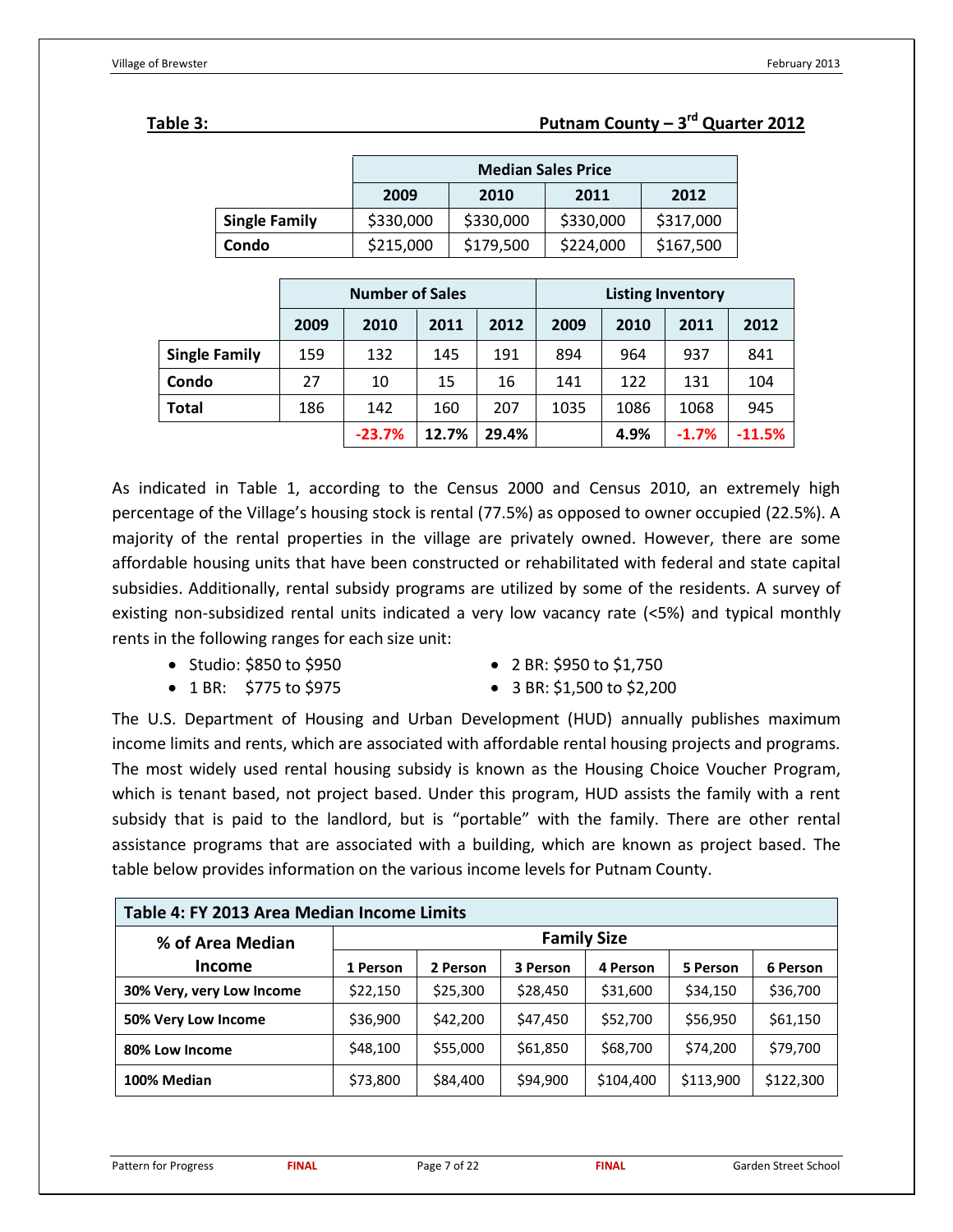It is critical to point out that not all subsidized units fall under these specific rents or annual incomes, but they are the most typical. The following table details the maximum amount of rent (FMR's) under the HUD Housing Choice Voucher Program. There are a number of HUD programs, which all carry specific guidelines for maximum rents.

| <b>Table 5: Fair Market Rents</b>      |         |         |         |         |  |  |
|----------------------------------------|---------|---------|---------|---------|--|--|
| <b>OBR</b><br>3BR<br>1BR<br>2BR<br>4BR |         |         |         |         |  |  |
| \$1,191                                | \$1,243 | \$1,474 | \$1,895 | \$2,124 |  |  |

#### **Section 3: Challenges**

As discussed in the Introduction of this report, there are barriers and impediments with an adaptive reuse project. There are many challenges specifically associated with the adaptive reuse of the GSS building and grounds. The following narrative will address the deed restrictions, environmental and building components, zoning and financial concerns.

#### **Deed Restriction:**

Based upon the review of the deeds and the survey of property provided by the Brewster Central School District, a deed restriction exists on part of the school land (Appendix 1). The parcels of land associated with the deed restrictions appear to be located at the northern tip and northeastern side of the property. As a matter of background, there were 15 legal parcels that have been assembled throughout the years that now encompass the entire GSS property.

The deeds recorded specifically on two of the original parcels have very specific language associated with the use of the land, maintenance of fencing and maintenance of the natural grade and topography in relationship to the athletic fields. The larger 1.63 acre parcel may only be used for school purposes and may not be conveyed separately from the GSS property. The smaller parcel (~120'x15') must be used for



school park and playground purposes. The restrictions also include specific language that prohibits the building of structures on the property.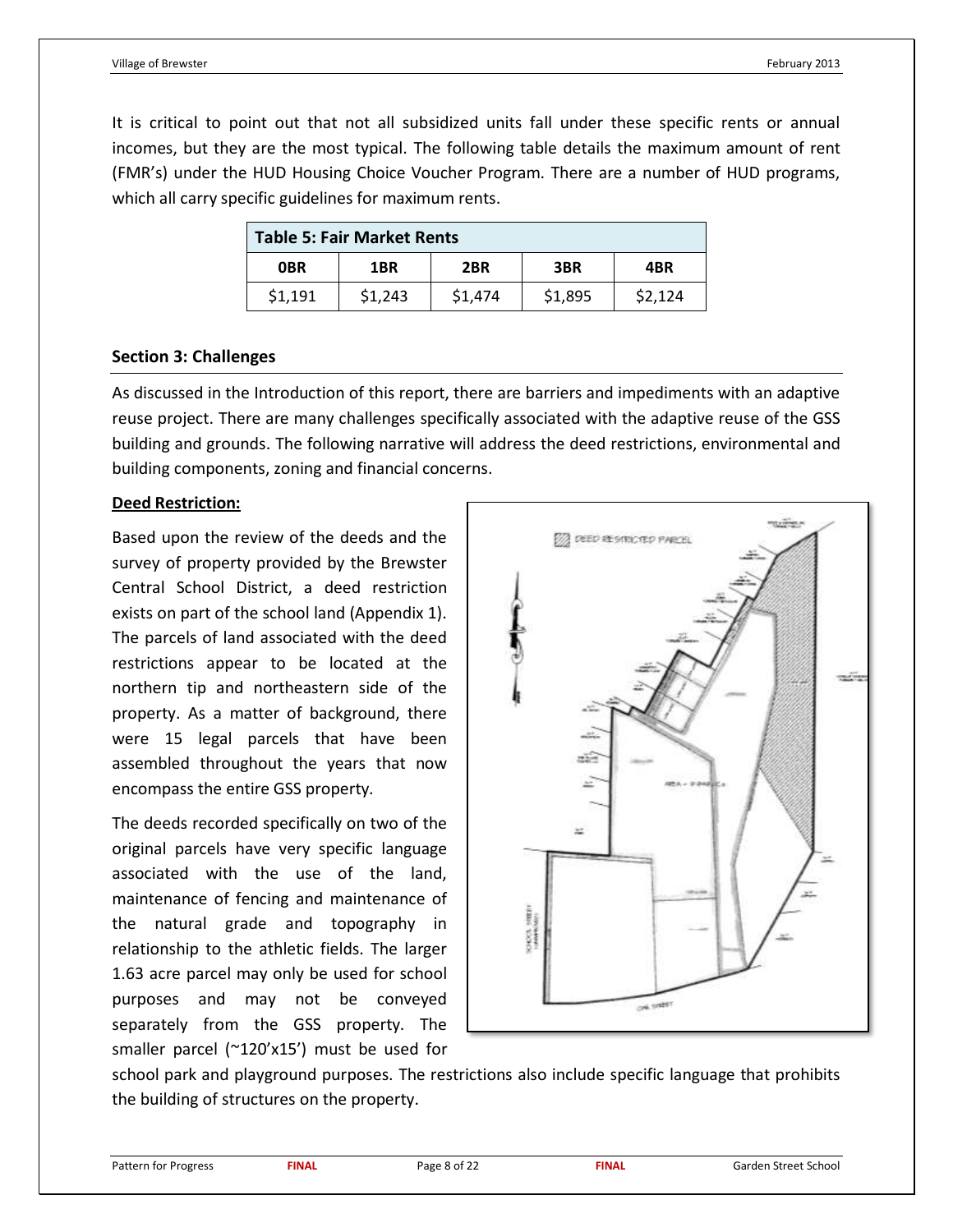There are legal ways to remove or lift deed restrictions from a property, which must be further explored by either the school district or the end user/developer if the land in question is utilized for other purposes. In order to remove or lift the restrictions, the Board of Education would need to find all heirs to the property and gain their consent. This report does not recommend or offer any legal advice or opinion on the removal of a deed restriction.

#### **Environmental And Building Components:**

The Brewster Central School District commissioned a number of inspections for the GSS, specifically, a Building Conditions Survey and an Asbestos Hazard Emergency Response Act (AHERA) inspection. These inspections were completed by professional architects and environmental firms.

There were AHERA field inspections conducted in February, March and April of 2010 by the Louis Berger Group, Inc. Based upon these inspections, the school was found to contain friable Asbestos Containing Building Materials (ACBM), non-friable ACBM and/or suspect materials assumed to be ACBM, which is fully documented and submitted in the AHERA Inspection Report and Management Plan submitted to the Brewster Central School District on July 20, 2010.

In 2010, KG & D Architects completed a series of inspections required and mandated under NYS Education Law to be completed every 5 years. The inspection is conducted under the assumption that the building will remain in use as a public school and must meet Uniform Code and Public School Building Inspections, Safety Rating and Monitoring. The items addressed in this report may or may not be relevant depending upon the ultimate end use of the building. However, the building systems, components and environmental concerns must all be addressed and mitigated. As a result of the inspections, the following items were found to be in need of work and contributed to the overall building condition rating of unsatisfactory, which were due to the age of the building:

- Electrical Infrastructure distribution panel in basement is original; problematic for access & servicing
- Water & Heating Water Distribution Piping throughout building is beyond its expected useful life
- Hot Water Generation Existing domestic water system is beyond its useful life
- Ventilation The building was designed with a central ventilation system which was abandoned to address subsequent fire codes and does not currently possess operable mechanical ventilation
- HVAC Control System existing system is beyond its expected useful life

Other Identified Needs included:

- ADA Accessibility The building does not meet current SED standards for an ADA accessible route to all major program spaces
- Smoke Zones Several open stairs do not meet current SED standards for corridor and stair separation
- Safety Glazing Upgrades to interior safety glazing from wire glass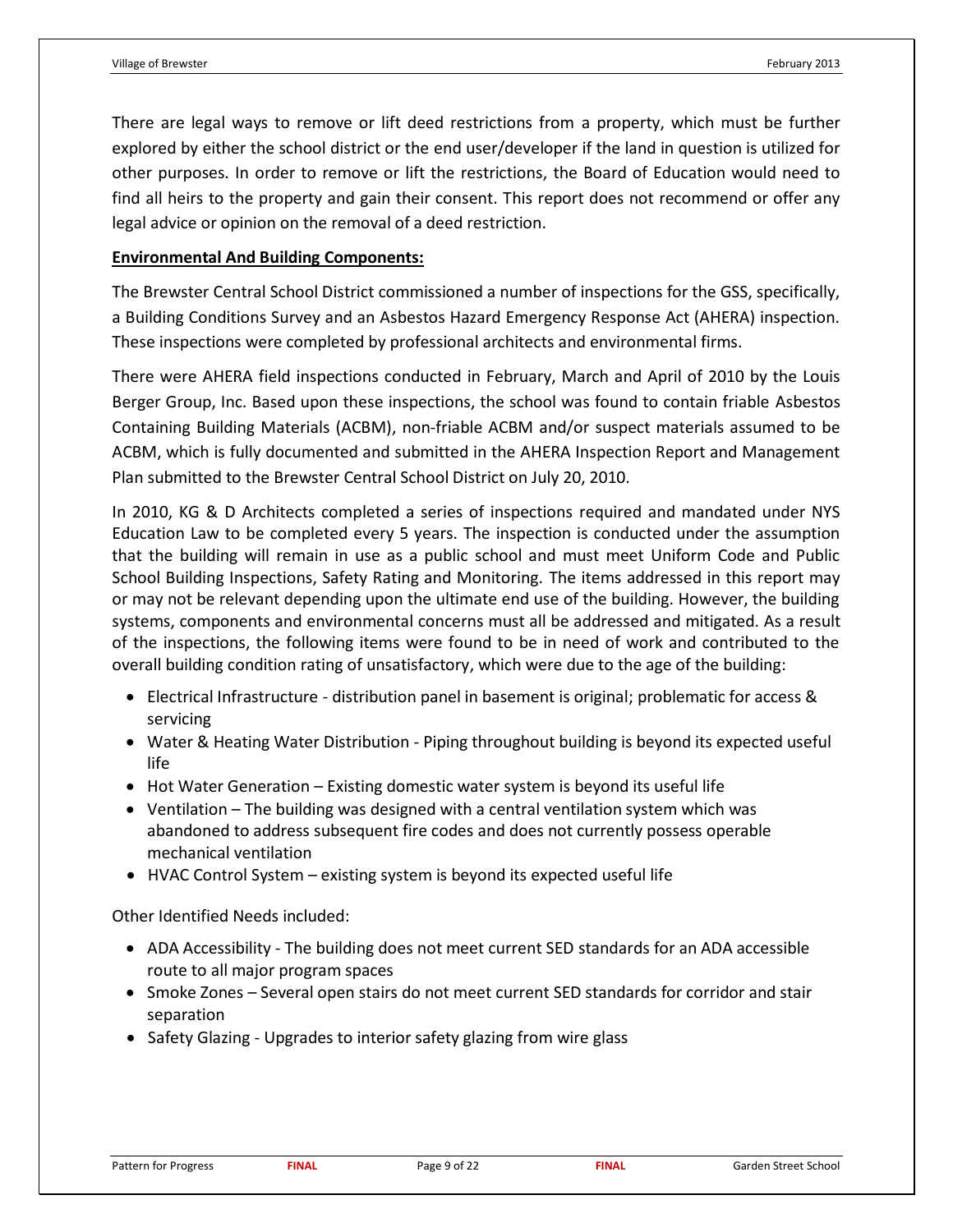The Brewster Central School District completed the following projects since 2005:

- Emergency call boxes added near playing fields
- Energy Grant Work
- Fire alarm upgrades
- Boiler replacement

The existing floor plans are attached in Appendix 2.

#### **Financial**

The analysis for the adaptive re-use of the Garden Street School also includes a calculation of the amount of taxes that would be charged on the building and grounds, if not tax exempt. The property is currently tax exempt; however, in a letter dated February 1, 2013 from school board counsel to the Village of Brewster, "As long as the District owns the property it will remain taxexempt regardless of whether the Board demonstrates that the building and grounds are being used under an exempt purpose. Section 408 of the Real Property Tax Law states that "all real property owned by a school district…shall be exempt from taxation"." The current 2012 Assessment is \$3,470,000 for 20 Garden Street and the adjacent parcel, 22 Garden Street, is assessed at \$655,000. The following are estimates based on the existing assessment and current rates. The current tax rates per \$1,000 of assessed value for the Fire, Town, County, School and Village would result in an annual tax liability for each taxing district detailed in the table below. The property would have an estimated annual total tax bill of \$148,170, which is \$12,347.50 per month.

| <b>Table 6: Assessment and Taxes</b> |                      |                      |                   |               |                   |                 |
|--------------------------------------|----------------------|----------------------|-------------------|---------------|-------------------|-----------------|
|                                      | Rate/\$1,000         | 20 Garden St.        |                   | 22 Garden St. | <b>Total</b>      |                 |
| <b>Taxing</b><br><b>District</b>     | of assessed<br>value | # of 1,000's         | <b>Annual Tax</b> | # of 1,000's  | <b>Annual Tax</b> | Combined<br>Tax |
| <b>Fire</b>                          | \$0.46               | 3470                 | \$1,596.20        | 655           | \$301.30          | \$1,897.50      |
| Town                                 | \$1.70               | 3470                 | \$5,899.00        | 655           | \$1,113.50        | \$7,012.50      |
| County                               | \$2.71               | 3470                 | \$9,403.70        | 655           | \$1,775.05        | \$11,178.75     |
| <b>School</b>                        | \$27.00              | 3470                 | \$93,690.00       | 655           | \$17,685.00       | \$111,375.00    |
| <b>Village</b>                       | \$4.05               | 3470                 | \$14,053.50       | 655           | \$2,652.75        | \$16,706.25     |
| <b>Annual Tax</b>                    | \$35.92              | 3470                 | \$124,642.40      | 655           | \$23,527.60       | \$148,170.00    |
|                                      |                      | <b>Monthly Cost:</b> | \$10,386.87       | ٠             | \$1,960.63        | \$12,347.50     |

The Brewster Central School District is holding debt, portions of which are associated with capital improvements to the Garden Street School. According to the most recent analysis from the Brewster Central School District, there is \$1,687,326.16 of outstanding bonds due.

Additionally, in order for the Garden Street School to remain in good condition and not deteriorate, the building must be maintained. There are monthly expenses associated with this maintenance such as heating, cooling, and security and grounds maintenance – such as snow removal and lawn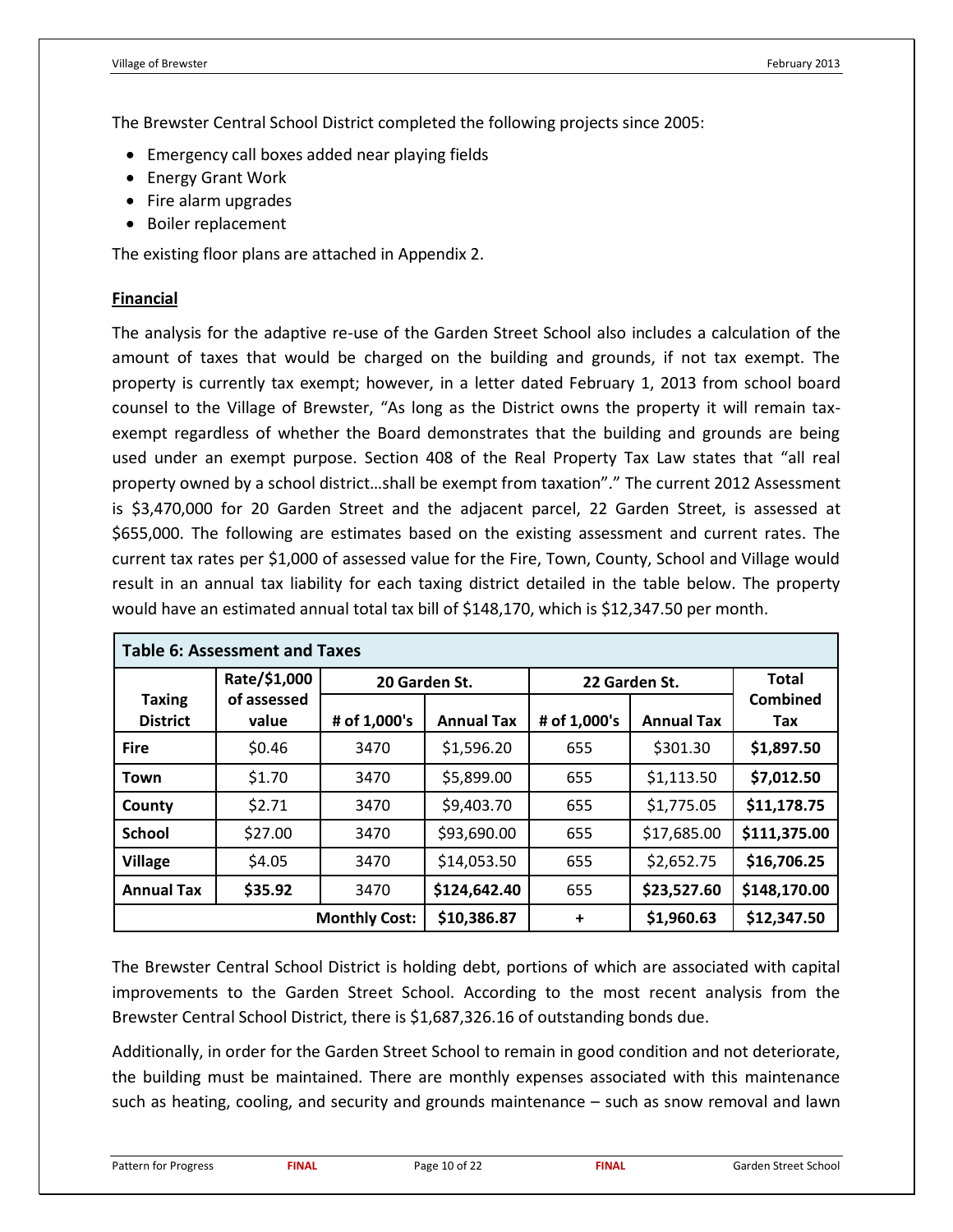care. At this point, the school does not have a cost, since the school was just closed in June 2012, associated with general maintenance, security or repairs that may occur.

The school developed a utility cost schedule associated with the building; however, due to billing cycles, some costs represent consumption in part when the building was occupied.

|                        |                           |             | <b>Approximate Monthly</b>      |
|------------------------|---------------------------|-------------|---------------------------------|
| <b>Utility</b>         | <b>Dates</b>              | Cost        | <b>Budget - rounded</b>         |
| Sewer                  | Aug 2011-July 2012        | \$6,531.00  | 12 months $@ \sim $545$         |
| Water                  | Apr 2011-June 2012        | \$15,269.98 | 15 months $\omega \sim 1,020$   |
| Electric-building      | $5/4/11-5/2/12$           | \$36,586.87 | 12 months $\omega \sim$ \$3,050 |
| Electric-Street lights | $5/1/11 - 4/30/12$        | \$118.00    | 12 months $@ \sim $10$          |
| <b>Natural Gas</b>     | $5/4/11-5/2/12$           | \$18,490.06 | 12 months $@$ ~ \$1,540         |
| Fuel Oil               | 7/1/11-6/30/12            | \$19,001.40 | 12 months $\omega \sim 1,585$   |
|                        | <b>Total Utility cost</b> | \$95,997.31 | Approx. Monthly: \$7,750        |

#### **Table 7A: Utility Costs – occupied**

#### **Table 7B: Utility Costs – vacant except for the electric and gas**

|                          |                           |             | <b>Approximate Monthly</b>   |
|--------------------------|---------------------------|-------------|------------------------------|
| <b>Utility</b>           | <b>Dates</b>              | Cost        | <b>Budget - rounded</b>      |
| Sewer                    | Aug 2012-Jan 2013         | \$2,464.00  | 5 months $\omega \sim 1495$  |
| Water                    | July - Dec 2012           | \$780.09    | 6 months $\omega \sim 130$   |
| Electric-building *      | $5/3/12 - 12/4/12$        | \$4,556.74  | 7 months $\omega \sim$ \$650 |
| Electric-Street lights * | $5/1/12 - 11/30/12$       | \$49.97     | 7 months $@ \sim $7$         |
| Natural Gas *            | $5/3/12 - 12/4/12$        | \$2,593.19  | 7 months $\omega \sim$ \$370 |
| Fuel Oil                 | $7/1/12$ -present         | \$0.00      | \$0                          |
|                          | <b>Total Utility Cost</b> | \$10,443.99 | Approx. Monthly: \$1,652     |

\* two months occupied and 5 months vacant

The monthly utility costs for each line item was extrapolated based upon the costs incurred during the time period as described in the "Dates" column. For example, sewer charges in Table 7A were incurred over a 12 month period, thereby resulting in a monthly cost of approximately \$545, while occupied. For purposes of establishing a monthly utility cost for the building as vacant we are projecting the costs to be approximately \$2,500, which takes into account the service fees for the utilities to be connected and keeping the heat at an acceptable level to deter any maintenance issues as a result of the cold weather.

Therefore, the district may spend an estimated \$30,000 on an annual basis for utilities alone. Additionally, if the tax exemption is lost, the school district will incur another \$12,350 per month, as detailed in Table 6. Again, these costs DO NOT include snow removal, grounds maintenance, security or repairs. The cost of insuring the property was not included in these calculations, which only adds to the overall expenses to carry the building. The longer the school building and grounds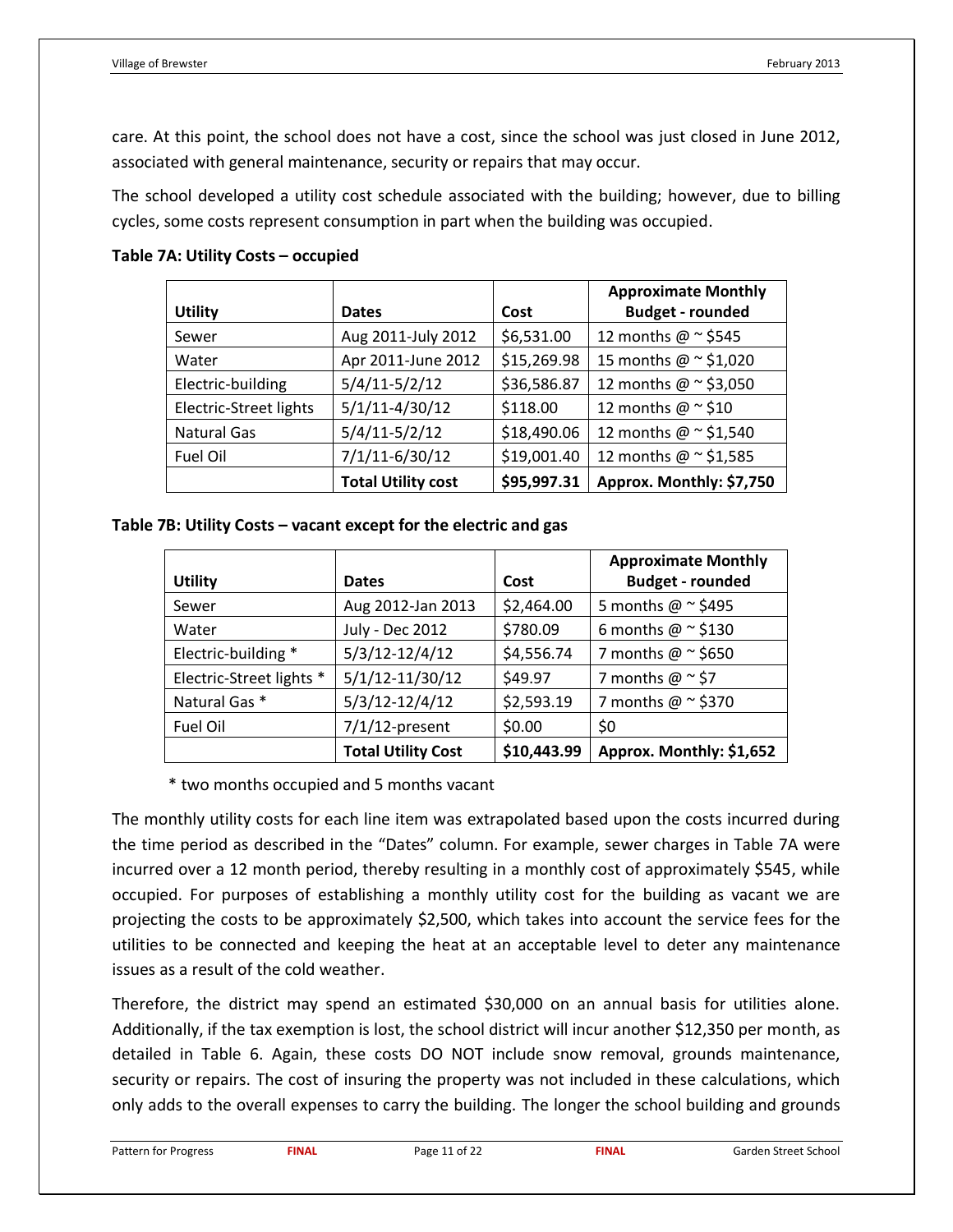remain vacant, regardless of the continued maintenance; the building's condition will slowly deteriorate over time, thereby increasing the overall cost to the district.

#### **Funding Resources**

Funding for Adaptive Reuse is predicated upon the end use of the building and the ownership structure. Some funding sources offer incentives, grants or low cost financing if the property is owned, not leased; however, long term leases may be an exception. Adaptive Reuse of schools has often attracted funding when the building is used specifically for low to moderate income housing. Certain funding is only offered to not for profit developers and end users. Depending upon the costs, especially when factoring in environmental issues and acquisition costs; deep grant subsidies, tax incentive programs and low interest loans are necessary in order to make a project economically feasible. Green Building and Sustainable Designs represent enormous benefits to an adaptive reuse for which there are incentives and grants as well.

The state and federal government have a variety of funding sources that are utilized for projects of this nature and magnitude and are typically for housing. The state issues requests for funding through the Unified Funding Application and the Consolidated Funding Application (CFA) on an annual basis in addition to some individual program requests for funding. Many of these grant and incentive programs are administered through the New York State Office for Homes and Community Renewal (HCR).

There are other state agencies that may be utilized for housing and other community development projects through the CFA process. As part of the Governor's Regional Economic Development Council initiative, the CFA is an easy-to-use online application for accessing state resources currently available from multiple New York State agencies and authorities. In 2012, there were twelve State agencies that made funding available through the CFA process, including: Empire State Development Corporation; NYS Canal Corporation; Energy Research and Development Authority; Environmental Facilities Corporation; Homes and Community Renewal; New York Power Authority; Department of Labor; Parks, Recreation and Historic Preservation; Department of State; Department of Environmental Conservation; Department of Agriculture and Markets; and Council on the Arts. Application materials can be accessed through [www.nyworks.ny.gov.](http://www.nyworks.ny.gov/) The CFA timeline is different each year. In 2012, for instance, the CFA round opened in early May and was due in mid July. The 2013 CFA round has not been announced as of the date of this report; however, it may be announced at any time.

It is recommended that the Village examine the opportunities associated within the 2013 CFA for the GSS adaptive reuse project. In order to best position the project  $-$  it is further recommended the RFP process be initiated immediately.

The energy efficiency, sustainable designs and green building grants and incentives are typically offered through the New York State Energy Research and Development Authority (NYSERDA). Once a developer is selected for the project and the final use is determined, the funding resources are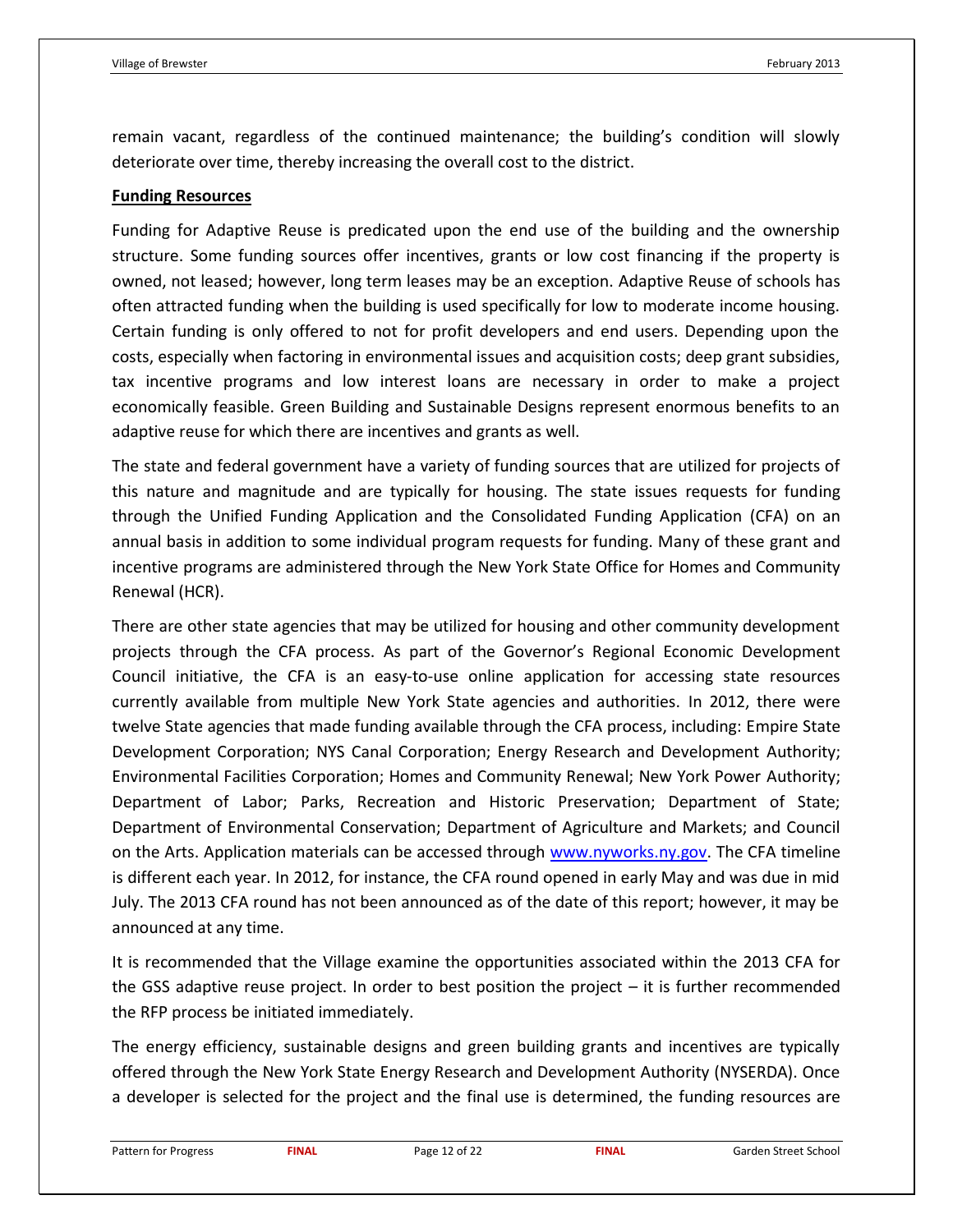typically applied for by the entity that owns or controls the property; however, in some cases the local municipality may be the applicant.

#### **Disposition or Lease of an Asset**

The Brewster Central School District came to a decision to close the Garden Street School by the close of the school year, June 2012. The district does not have a predetermined end use or alternate use of the school building and grounds. The school district must adhere to the regulations and laws of the New York State Department of Education regarding the disposition or leasing of the buildings and grounds. Based upon a letter dated February 1, 2013 from school board counsel to the Village of Brewster, "Because the District is organized as a central school district, a sale would be subject to a permissive referendum under Section 1804[6][c] of the New York Education Law. In order for a vote of the residents to take place, at least ten percent (10%) of the qualified voters of the District must present a petition to the Board requesting a vote no later than thirty (30) days after the Board votes to approve the sale. The lease of the unneeded school property is governed by Section 403-A of the Education Law. Please see Appendix 3 for excerpts to provide some guidance, but does NOT represent the entire process and/or procedure, nor is this an interpretation of the laws and regulations governing either disposing of or leasing the school building and grounds. Appendix 3 contains excerpts from New York State Education Law § 402 Sale of Former Schoolhouse or Site, § 403-A Leasing of School Buildings and Facilities and Section 1804[6][c] Board of Education; election; powers and duties.

#### **Existing Zoning**

The property is currently zoned as R-20 [Amended 12-2-2009 by L.L. No. 4-2009]. The permitted uses are detailed in the following excerpt from the Village of Brewster Zoning Code. The property is adjacent to a residential single family neighborhood zoned as Single Family and the parcel to the east is zoned as Conservation. To the south of the property is an area zoned as Business 3. The Village has indicated a strong willingness to work in conjunction with the school district and the developer with zoning changes and a potential variance.

- § 263-7. R20 District (Residential)
	- A. Allowed uses. Within any R20 District, no building, structure, lot or land shall be used for any purpose other than the following and their normal and customary accessory uses, except as provided in Subsections B and C:
		- (1) Single-family dwellings, either detached, semidetached or attached.
		- (2) Cluster.
	- B. Allowed accessory uses. Within any R20 District, the following accessory uses shall be allowed:
		- (1) Private garages or private parking areas providing a minimum of two parking spaces pursuant to § 263-18.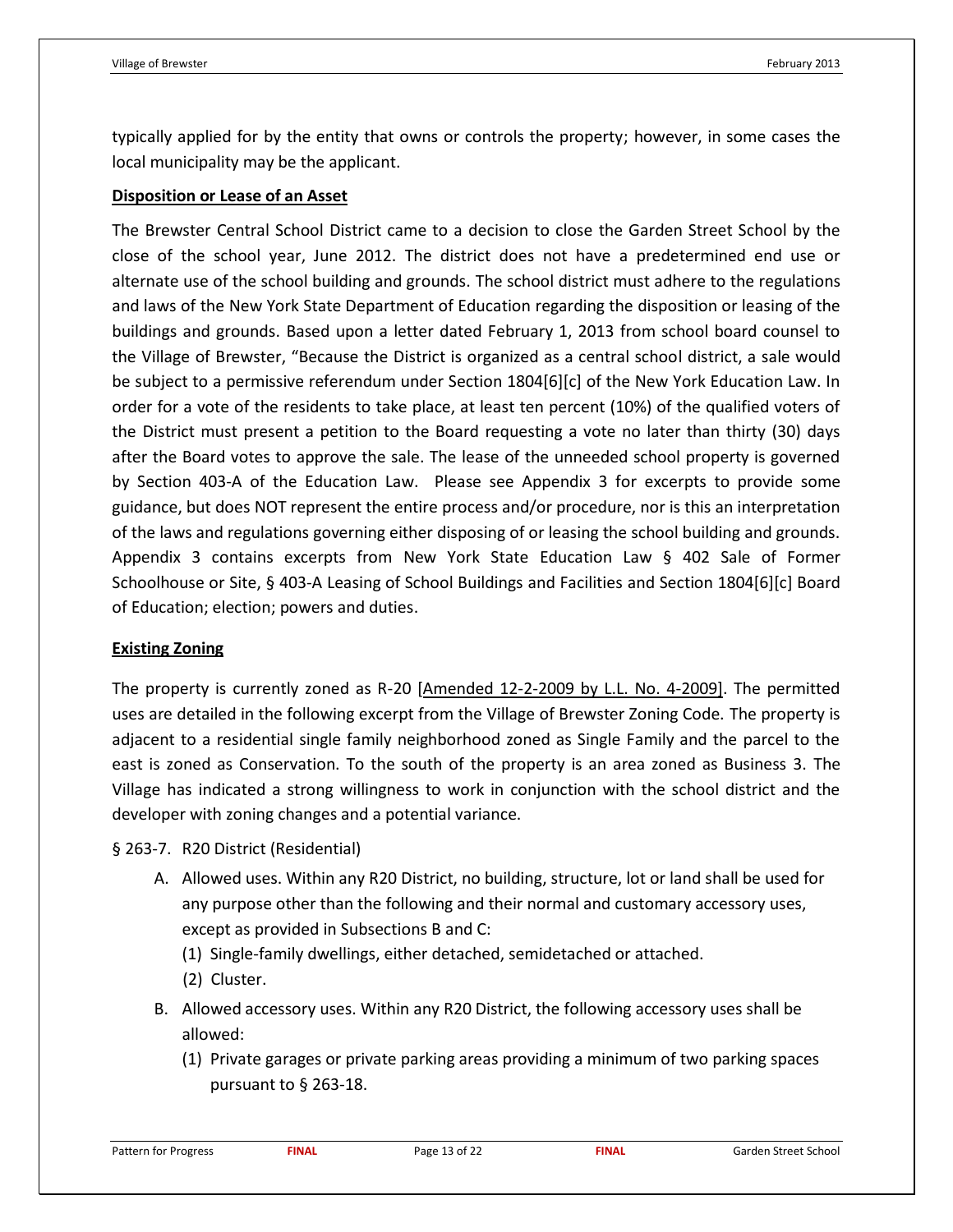- (2) Home occupation/professional offices.
- C. Special exception uses. Within any R20 District there are no special exception uses.
- D. Height. No building or other structure shall exceed a height of 35 feet or 2 1/2 stories plus basement, whichever is less.
- E. Lot and yard requirements. Within any R20 District, no building or structure shall be erected nor any lot or land area developed unless in conformity with the following requirements:

| <b>Requirement</b>                               | <b>Measurement</b>                  |
|--------------------------------------------------|-------------------------------------|
| Minimum lot area                                 | 20,000 square feet                  |
| Minimum lot width                                | 100 feet                            |
| <b>Maximum lot coverage</b>                      | 15%                                 |
| Open space requirement                           | 5,000 square feet per dwelling unit |
| Minimum yards:                                   |                                     |
| <b>Front depth</b>                               | 25 feet                             |
| One side width                                   | 20 feet                             |
| <b>Both sides total width</b>                    | 40 feet                             |
| Side yard abutting a street on corner lot, width | 25 feet                             |
| Rear depth                                       | 40 feet                             |

- F. Floor area ratio (FAR). Within the R20 District, the floor area ratio shall not exceed 0.10.
- G. Density. If detached single-family dwelling units are constructed, they shall not exceed a density permitted by the lot and yard requirements of this section. If the units are attached single-family units, the density shall not exceed 2.5 dwelling units per acre. This additional density is permitted to encourage the clustering of town homes in this zone.
- H. Signs. Signs shall conform to the requirements of Chapter 199 of the Code of the Village of Brewster.

#### **Section 4: Local Ideas**

The local media has published news articles in the Southeast Brewster Patch. The following is a compendium of local ideas that were received through the media, email and blogs:

- *Will the building be sold for the financial benefit of the school district or will it be rented out?*
- *What about a community center for our kids? We need some evening activities that are free or low cost, keep them out of the Danbury mall!*
- *Remember that it's zoned R20. R20 is residential use. Garden Street School, is a preexisting, non conforming use of the parcel as "education."*
- *In my hometown an old school like this was renovated into low-income apartments for the elderly. I think this would be perfect for Garden Street, too.*
- *Senior housing or a senior center that offers lunch and daily activities Brewster/Southeast does not offer anything for our seniors. They should look into what towns like Pleasantville offer. Pleasantville's program offers hot lunches M-F with activities from approximately 10-3 such as exercise classes, crafts*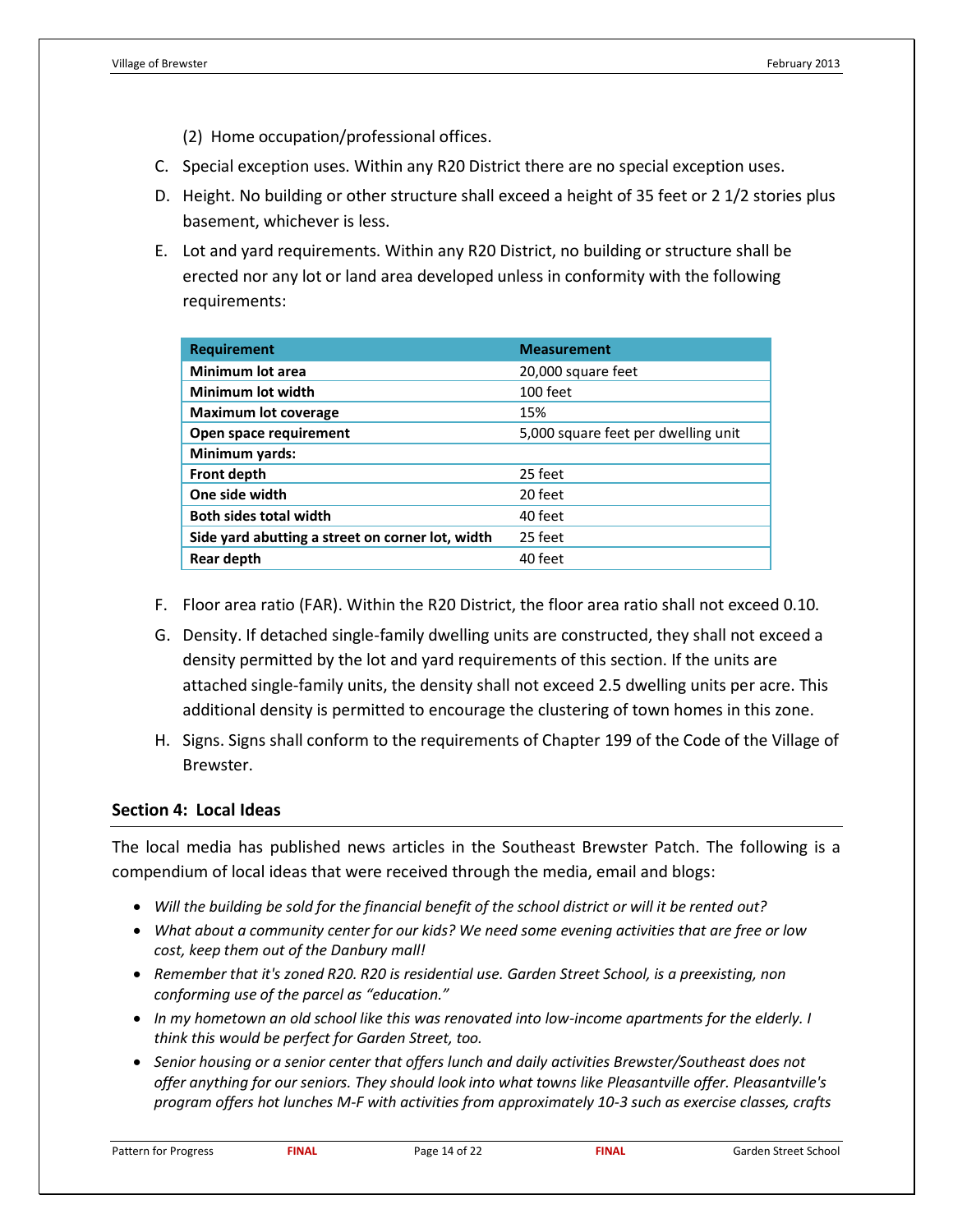*and Movies. I believe its funded partially or totally by NYS. It would also be a great place to volunteer in our community.*

- *Putnam County Office for the Aging has a lunch program in Carmel. There is free transportation for seniors who need it. Yesterday I drove by shortly after lunch and saw more than a dozen people enjoying the fresh air playing Bocce Ball, Shuffle Board or just sitting in the Gazebo. I think a duplication of programs would be a waste. However, I believe more affordable housing for seniors is need. I hear it is next to impossible to get an apartment at the Marvin Avenue apartment complex.*
- *I was thinking rental art studio space, the way I have seen done around New England with old factories and mill properties. But then I read the senior apartment idea and that sounded good too.*
- *It should be continue education that offers classes.*
- *It must be something education based in order for the property to retain its tax free status.*
- *Let it go on the tax rolls. God knows the Village and town could both use additional income.*
- *Outside of Boston there is an old church that was transformed into condo's. The exterior of the building remained intact but the interior was completely redone and is actually pretty high-end. Maybe providing some higher-cost apartments will help guide the village toward reaching its potential*
- *Crafts Center.*
- *How about "market rate" rental apartments or "upscale" condominium residences? The Village does not need any more low income housing. It would probably be a costly conversion but it would be a great shot in the arm to the Village to put this structure back on the tax rolls.*
- *I agree! Back on the tax rolls.*
- *I think luxury senior housing would be a great idea. Seniors use fewer services (such as schools, garbage pickup, police intervention) but will enhance the community. It's a win-win situation for the Village of Southeast.*
- *I want the land and building to return to the tax base in the Village. I like the idea of high end condos.*
- *Large industrial style loft units with the first fiber connection in Putnam for the horde of young (though not as young as we used to be) technology professionals already living in Brewster/Southeast who mainly telecommute and occasionally use Metro-North into Manhattan. They need faster internet and a large studio workspace. Industrial style would minimize the cost to fix up too.*
- *There are also the large fields behind the school that could be turned into the 'Brewster Mountain Biking Park Extension' of the awesome Putnam bike path.*
- *I would like to see it become apartments or condos. White Plains Battle Hill School became condos years ago...how about a multi use building so that some space could be art studios. The proximity to the village and the train make this a wonderful place for upscale residential/office condos or apartments.*
- *Definitely housing of some type. Careful thought will be needed. Low income or luxury shouldn't be the only options. There is a middle class market in all age groups that is always ignored. The accessibility to the train is great. Also everyone will have parking.*
- *While I agree that condos or high end apartments would be great additions to Brewster, I am not sure what kind of "draw" they would create since the village itself needs so much work. If the building could retain its educational role as a place to house continuing education classes (perhaps art-based), art studios, or audio-visual media studios, it would add to burgeoning art culture in the village (I am thinking of a place like northern Westchester center for the arts). As for the grounds, perhaps they can finally be used for the pool the village (and the town of southeast) so desperately needs.*
- *Why not a startup incubator? Small / Large affordable space for entrepreneurs to gather and interact. Fast connections, accessibility to transportation, etc. You can't ask for a better spot. You might also find money -coming back- into the community.*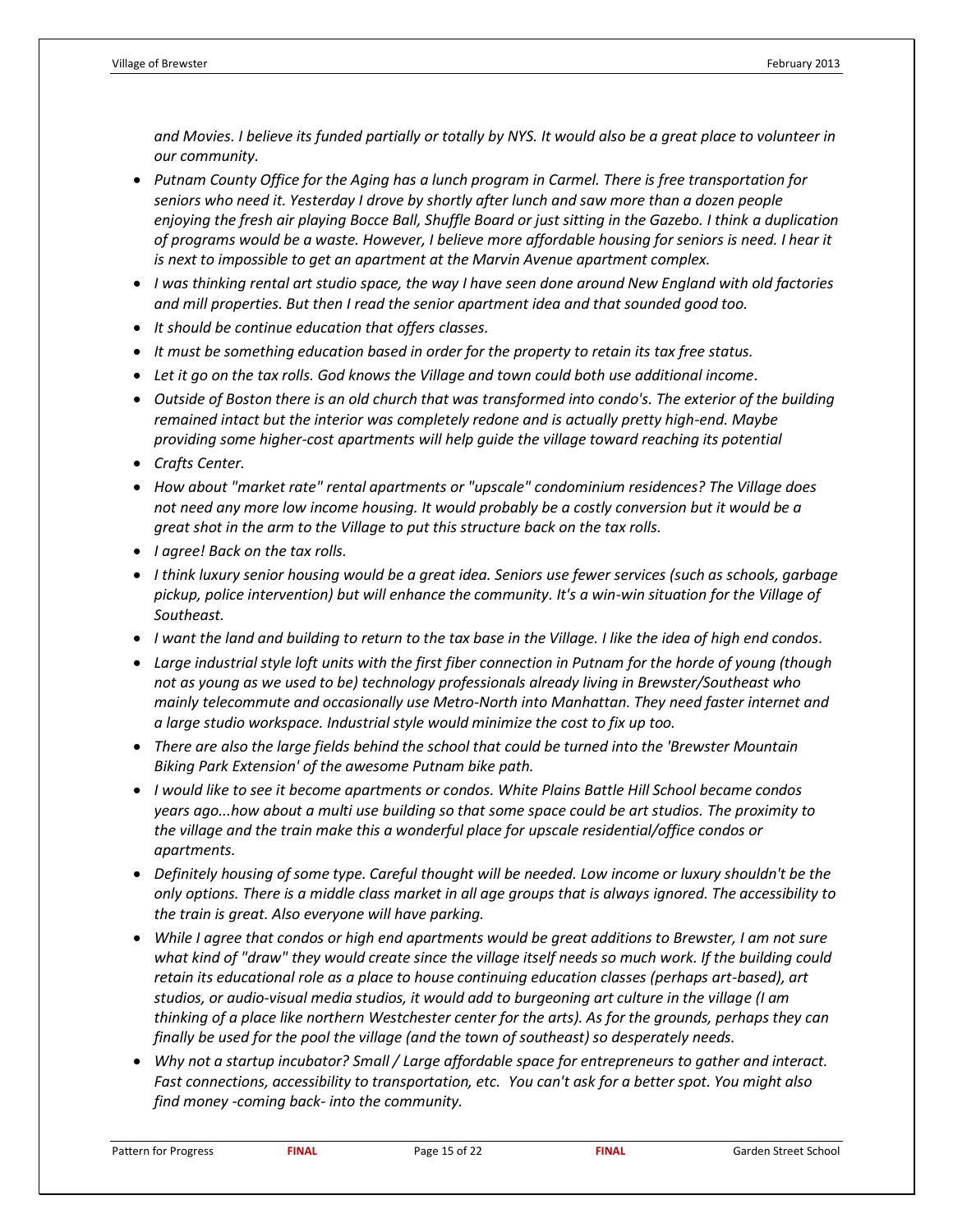- *I'd like to see whatever it is aimed at young professionals. Brewster already has senior and low-income housing and plenty of beautiful single-family homes for the wealthy. It's the up and coming twenty- and thirty-something's who need a place to live and/or work that's affordable and convenient to transportation. I wouldn't mind apartments, condos, studio space, or some combination thereof. Brewster is trying to re-brand itself as an arts town, and young artsy types are often the first to move into places that are, shall we say, a little worse for wear and clean them up.*
- *I think the former school could also make an ideal place for offices. We could use more businesses in Brewster, not more restaurants and retail outlets but real businesses that create high-paying jobs.*
- *As for the grounds, a pool or a community garden would be nice.*
- *YMCA, pool, gym, track, maybe even rooms for rent not sure though. High end rent here in the VOB?? Not sure whose knocking on our doors here, but I'm not sure if high end renters want to be here, I'd love them to move into the area too, but haven't heard the phrase, hey I'm looking to move into those new high end condos in Brewster hmmm, ever. I live here and we love it, but we are unique, like are neighbors. Frankly if nothing happens to it, that's fine with me, love to play ball there and use the playground without getting harassed by the school now.*

In addition to the comments received via blogs and emails, there have been additional phone calls, conversations and other comments received informally that suggest housing for seniors or high end condominiums are very desirable. There were also additional comments that suggested performing arts, film and culture would create a positive impact on the community. Finally, private development resulting in a taxable property is viewed as highly desirable for recurring revenue benefitting the Village, Town, County, special districts and the school district.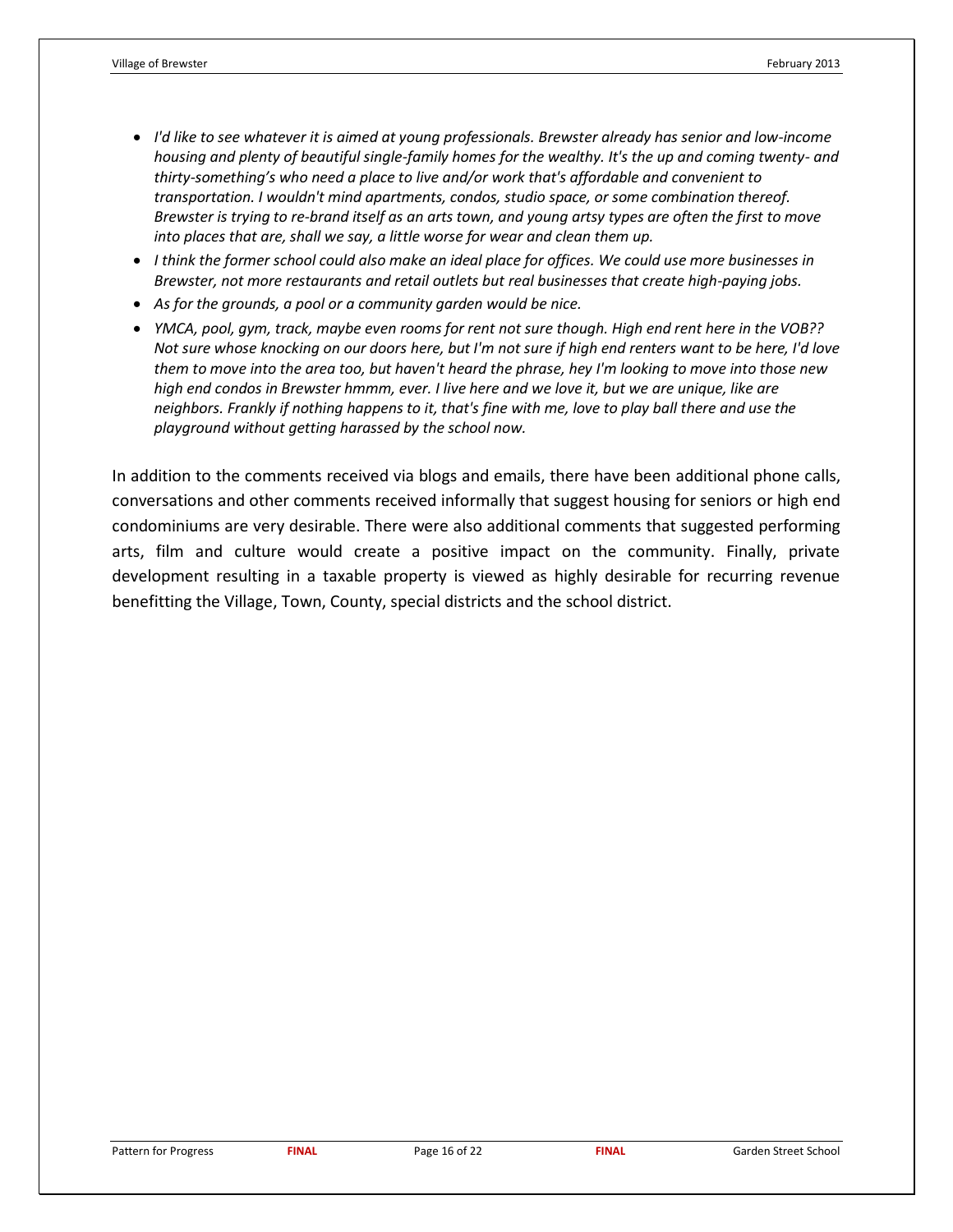#### **Section 5: Recommendations**

The adaptive reuse of the Garden Street School represents an incredible opportunity for both the Village and the Brewster Central School District. Prior to providing a set of recommendations and options for the adaptive reuse of the Garden Street School, it is important to understand there is a process the school district must follow. As described earlier in this report, there are state laws that must be adhered to for the disposal of or long term lease of the school. Additionally there are deed restrictions, existing zoning and environmental hurdles to clear. Therefore, it would be in the best interest of the school and the village to work in conjunction and in a collaborative manner to establish the most productive foundation and set of circumstances to insure the project moves expeditiously and intelligently.

The longer the Garden Street School remains vacant and unused, deterioration will begin to show even with regularly scheduled maintenance. Furthermore, as the building and grounds remain unused, there is the strong likelihood the property will become blighted, a public security issue and will continue to be a financial burden to the school district.

#### **Request for Proposal**

In addition to this report, we have simultaneously created a sample Request for Proposals (RFP). The process of establishing and following a formal RFP will provide a level and unbiased playing field to draw in developers who are best suited for this project. Prior to issuing the RFP, it is recommended a set of criteria for ranking and rating the responses be established. In reviewing potential development proposals, the following criteria are among those that may be considered:

- 1. The experience and the financial and organizational capacity of the developer in successfully planning and completing development projects of similar size, scope and with the potential of historic value, on time and within budget.
- 2. The market and financial feasibility of the project and the ability to secure necessary public and private financing.
- 3. Project readiness and feasibility of the proposed project schedule.
- 4. The public benefits that would be provided by the project, including the proposed acquisition or long term lease conditions and the estimated increase in tax base.
- 5. Overall quality of the submission and adherence to the proposal content requirements.
- 6. Related previous experience with adaptive reuse projects.
- 7. The extent to which the historic nature and value of the school would be preserved and enhanced by redevelopment plans.
- 8. Degree of "green" building techniques and energy efficient construction.

The school district and Village may, in its sole discretion, expand or reduce the criteria upon which it bases its final decisions regarding selection of the development team or developer for this site.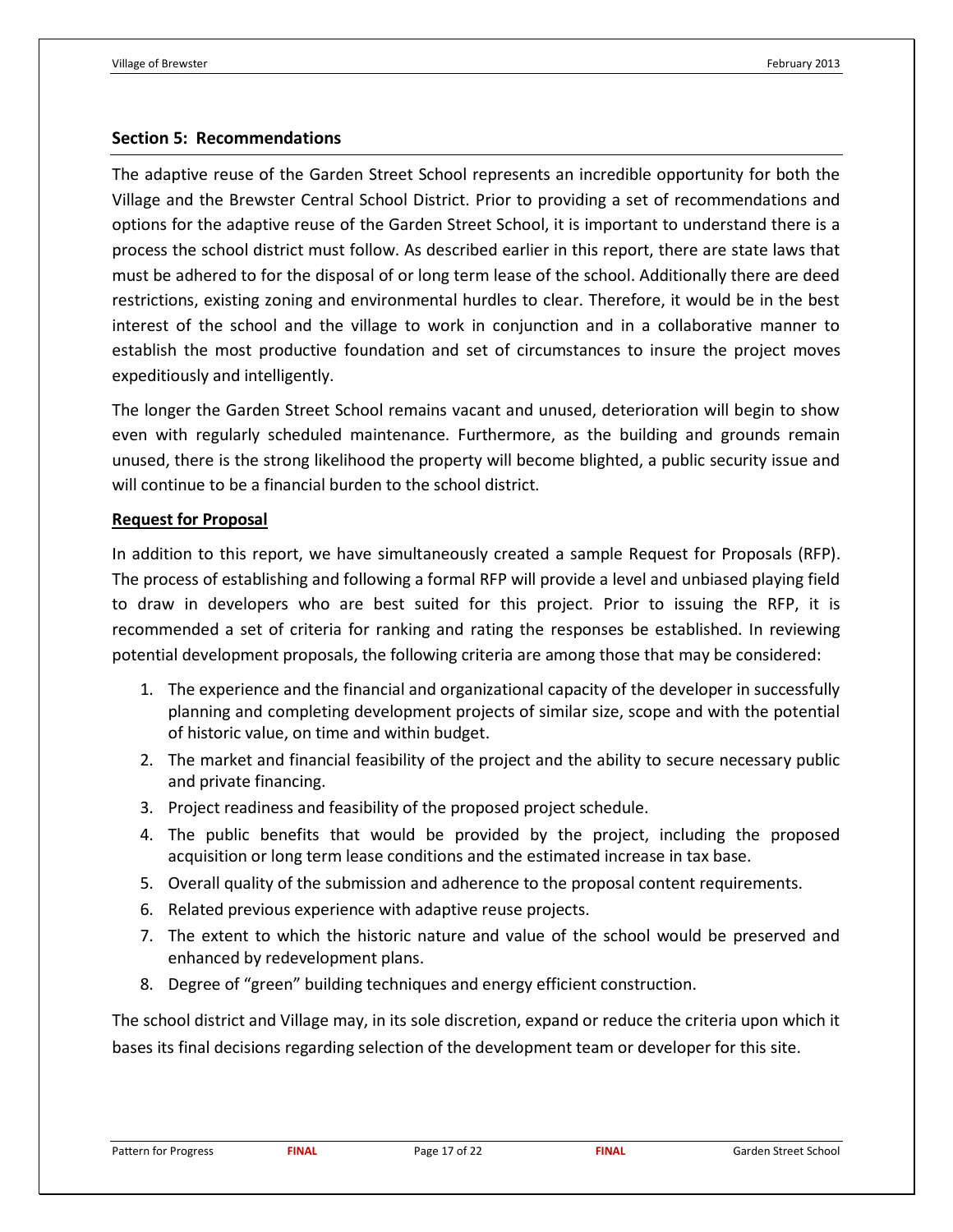It is also recommended an Adaptive Reuse Review Committee be established, which would include a representative(s) from the following entities:

- 1. School District Administration
- 2. School Board
- 3. School District Bond and Legal Counsel
- 4. Village Board
- 5. Zoning Board
- 6. Planning Board
- 7. Village Administration
- 8. Community Representative

The Adaptive Reuse Review Committee would review proposals received through the RFP process. Some or all of the proposers may be requested to present their proposals to the review committee. The review process should occur according to the schedule as described in the attached RFP. The review committee would then make a recommendation as to which proposal and developer best meets the evaluation criteria. The goal should be to have a recommendation before the school district board on or about July 1, 2013. However, this timeline may need to be adjusted, pending the outcome of new funding opportunities through the State as discussed earlier in this report.

Pursuant to the selection of a development proposal the school district board and staff would proceed to negotiate with the selected developer the terms of the proposed acquisition or lease. The school district should reserve the right to reject any or all proposals or parts of proposals, to negotiate modifications of proposals submitted, and to negotiate specific work elements with a proposer into a project of lesser or greater magnitude than described in this RFP or the proposer's reply.

#### **Generic Environmental Impact Statement (GEIS) Process**

Another key recommendation to expedite the project - the school district, along with the Village, should seriously consider completing a Generic Environmental Impact Statement (GEIS) to expedite the process and demonstrate a commitment to fast-track this project. Many communities have completed a GEIS for various projects in the past.

Most projects or activities in New York State proposed by a state agency or local government that might have significant environmental impacts require an environmental review in accordance with 6 NYCRR Part 617.10(a) of New York's State Environmental Quality Review Act (SEQRA) regulations Please see Appendix 4 for more the specific excerpt. SEQRA requires all state and local government agencies to consider environmental impacts equally with social and economic factors during discretionary decision-making. A draft Generic Environmental Impact Statement (GEIS) for the adaptive reuse of the Garden Street School should be developed to assess and disclose the potential environmental, social and economic impacts of the project.

SEQRA defines a GEIS as "an entire program or plan having wide application or restricting the range of future alternative policies or projects." The GEIS process begins by assigning a lead agency that is responsible for determining whether a GEIS will be required, and if so, for its preparation and filing. The lead agency for the GSS project should be the Village of Brewster.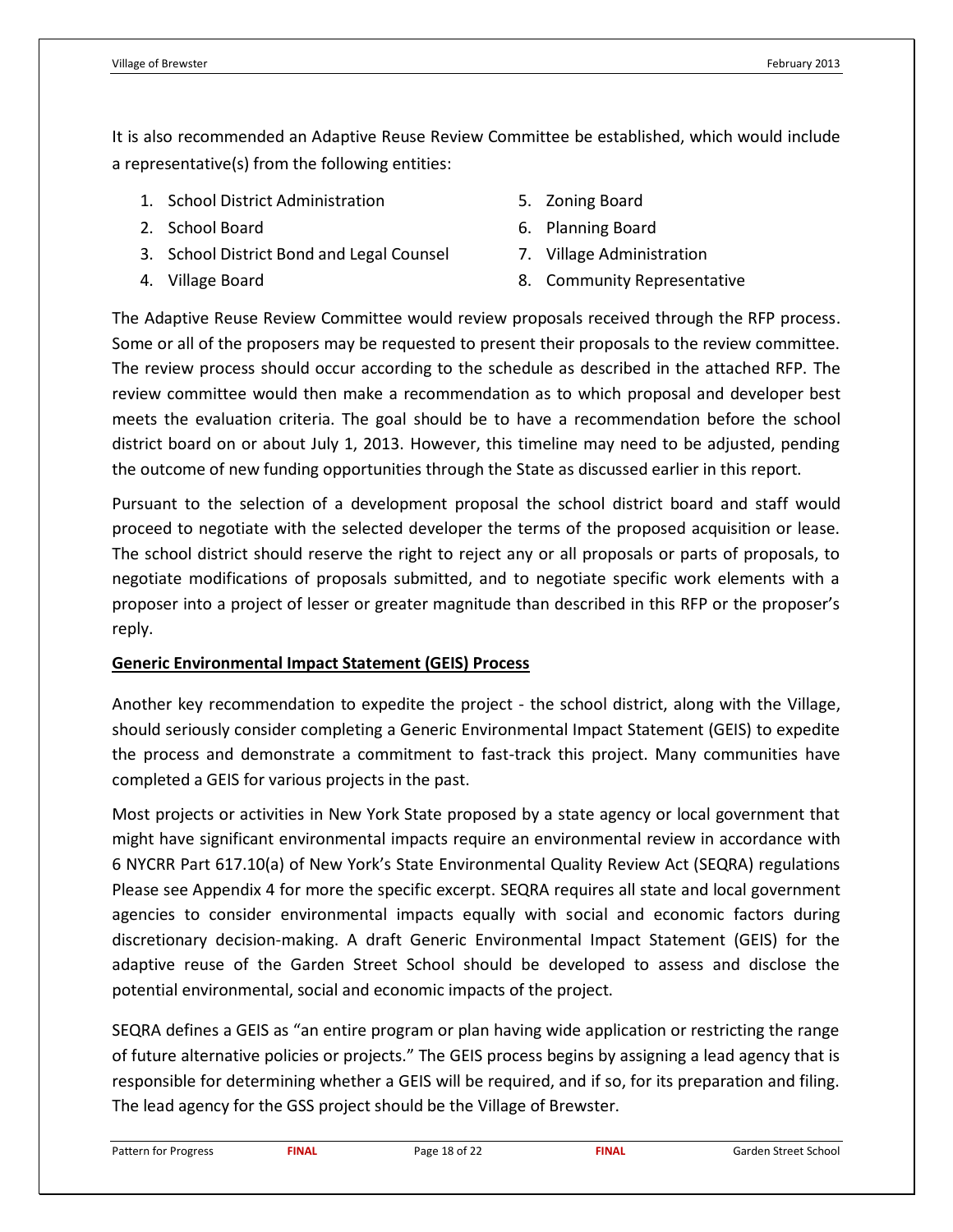After assigning the lead agency, the next step of the GEIS process is for the lead agency to make its determination of significance. The lead agency determines whether the proposed action will, or will not have a significant adverse impact on the environment.

The next step in the GEIS process is scoping. SEQRA defines scoping as the process by which the lead agency identifies the potentially significant adverse impacts related to the proposed action that are to be addressed in the draft GEIS, including the content and level of detail of the analysis, the range of alternatives, the mitigation measures needed, and the identification of non-relevant issues. Scoping provides the preparers of the GEIS with guidance on matters that must be considered and provides an opportunity for early participation by involved agencies and the public in the review of the proposed action.

The next step is to write a Draft GEIS. The format of a Draft GEIS includes a concise description of the project and environmental setting, and a statement and evaluation of the potential significant adverse environmental impacts, cumulative impacts, alternatives, and mitigation methods. A public comment period is available immediately following the completion of the Draft GEIS. This gives the public an opportunity to review the Draft GEIS and provide comments via email, mail, and/or verbally at public outreach meetings.

The Final GEIS includes responses to comments and any changes in the Draft based on the response to comments or other new information. When the final GEIS is completed, a notice of completion must be prepared, filed and published. Following issuance of the final GEIS, all involved agencies submit their Findings and final decision on the action.

All SEQRA documents and notices, including but not limited to, EAFs, negative declarations, positive declarations, scopes, notices of completion of an EIS, EISs, notices of hearing and findings should be made readily accessible to the public through the Village's website and made available upon request. (Source: Nassau County)

It is paramount to include Walkable Community Design Standards in the redevelopment of the school, which the Village, to its credit, has already incorporated into the Comprehensive Plan. Connections to the residential neighborhood, train station and the Main Street District are critical to the success of the project, regardless of the end use. The end use should also be complimentary to the existing businesses on the Main Street. If the school is to be utilized for retail space, it is important not to draw consumers away from the existing businesses, but rather create an attraction for additional pedestrian traffic so as to promote the entire village.

#### **Concepts**

The Garden Street School lends itself to a variety of adaptive reuse opportunities. Research has been conducted, information gathered and analysis completed of existing local data, demographics, statistics, environmental issues, deed restrictions, zoning and the responses from the local community. In order to explore concepts and possibilities even further, site visits were conducted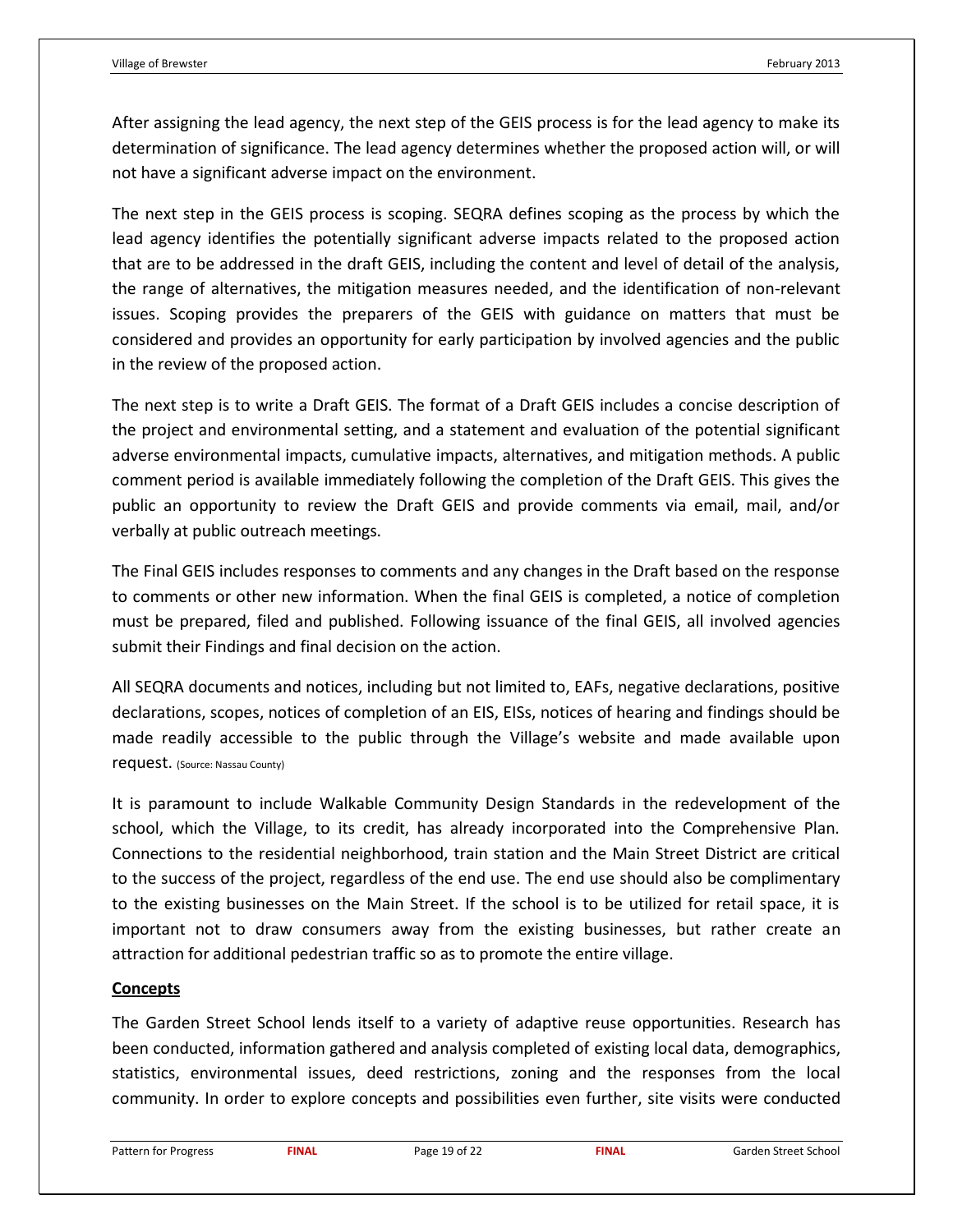with three potential developers in late summer and early fall of 2012. These site visits resulted in suggestions and ideas of potentially increasing the size of the building by constructing an additional floor, extending the footprint of the building and enclosing the courtyard space. Clearly, these options must be further examined by structural engineers and architects prior to making any decisions.

Regardless of the end use, the property, if possible, should contribute to the local tax base. Currently the property does not contribute to the local taxes, as noted and detailed earlier in this report. The amount of the contribution (tax) depends upon the end use and the ownership structure. In some cases, the taxes are based upon revenue and cash flow derived from the building and in other cases, there is a Payment In Lieu of Taxes (PILOT). There are various NYS Real Property Tax Laws that will need to be further examined, again, based upon the end use, ownership structure, financing and cash flow of the project.

According to the *Dictionary of Real Estate Appraisal*, Highest and Best Use may be defined as the reasonably probable and legal use of vacant land or an improved property, which is physically possible, appropriately supported, financially feasible, and that results in the highest end value. The purpose of this report is not to provide the highest end value of the vacant building and grounds, but it is to provide potential concepts for the re-purposing of the property. Therefore we have developed the following compendium of concepts for the Garden Street School.

Regardless of the end use, it is important to ensure Green Building Techniques and Energy Efficiencies are utilized in the adaptive reuse of the building. The project should consider including Geo-thermal heating and cooling, solar panels to offset electric consumption, green roof and the installation of high efficiency windows and doors.

#### **Concept #1: Affordable Senior Housing**

The property lends itself to affordable senior housing based upon the existing market, future demands and potential capital resources available for the renovations of the building. Therefore, housing may be the most viable use of the property. The size of the building, including the potential for additional square footage to be gained through construction, allows for a sufficient number of units to be built. Although termed as affordable rental housing for seniors, the project should include a mix of incomes, which would provide a balance of units and be more competitive in the current market.

The design and layout will take advantage of the views, which will aide in the marketability of the units; however, the building, if enlarged, should not interfere with the existing view shed from GSS. The parcels that include deed restrictions would remain as green space, unless determined by the developer to be required for additional units. The property would also be linked directly to the Main Street and Train Station with lighted pedestrian pathways.

The financing for a project of this type is typically layered with a multitude of grants, tax credits and loans. These resources are primarily from the state and have very specific requirements and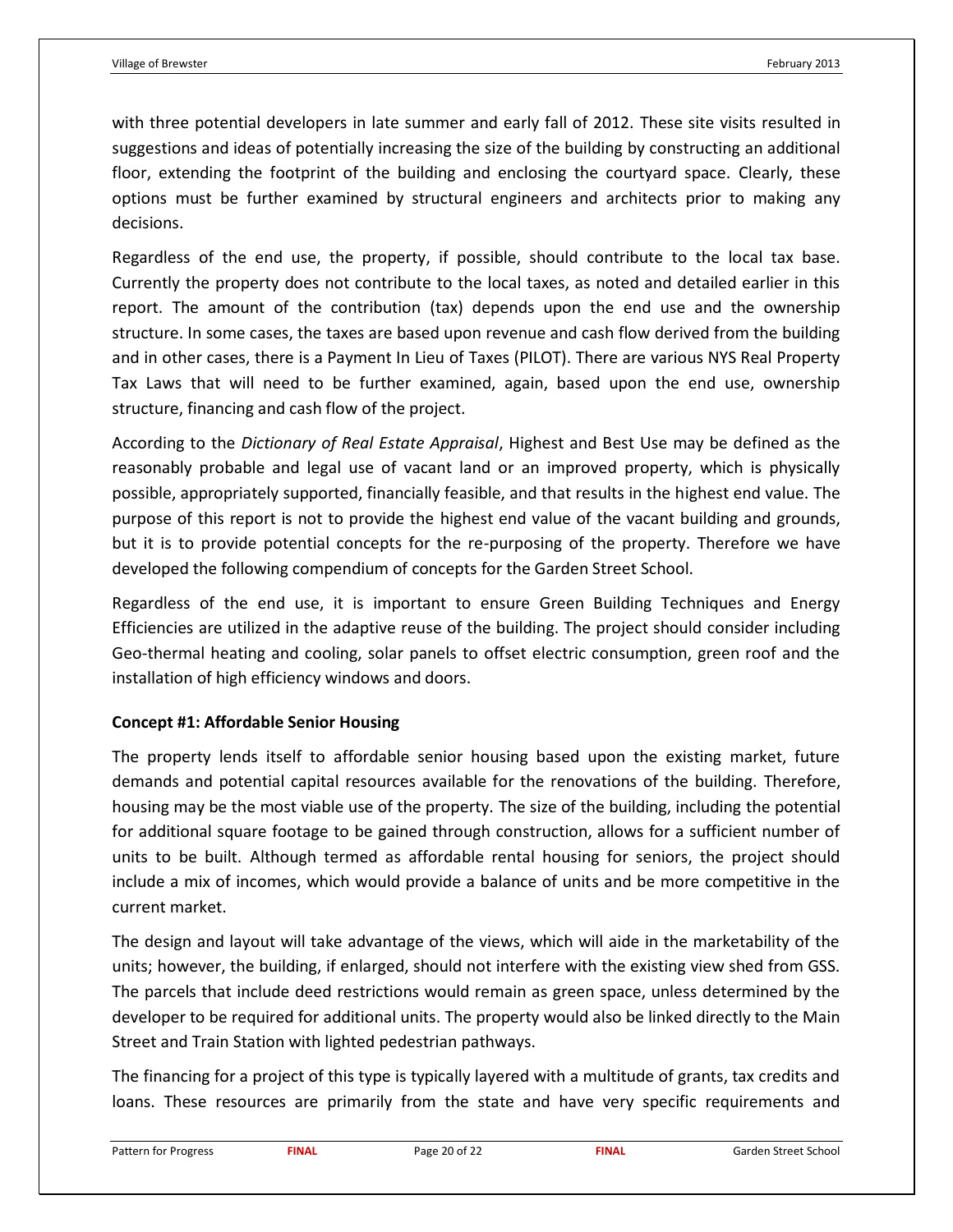deadlines. Additionally, this type of development and the procurement of the necessary financial resources are specialized. Furthermore, the funding is very competitive; therefore, the timely issuance of an RFP and subsequent selection of a qualified developer with a solid track record is critical for the success of the project. The completion of a Generic Environmental Impact Statement would also greatly enhance the chances of success.

A site visit and tour was conducted by two private developers, the Kearney Group and Lettire Construction. This does not indicate any preference toward either of these developers, nor does this provide any type of bias. Rather this was done to highlight any issues with the potential redevelopment of the building.

#### **Concept #2: Film Production Studio and Performing Arts**

In the fall of 2012, we were contacted by representatives from Demian Pictures, a motion picture production company. In November, we toured the school with Demian Pictures and were provided with ideas and concepts for their redevelopment plans of the school. The representatives from Demian Pictures were also joined by the owners and operators of the Seven Star School of Performing Arts, a local dance company from Brewster.

The concept and primary use of the building would entail a full service, film production studio. Additionally, the renovations of the building would include space specifically for the Seven Star School of Performing Arts. The classrooms would be renovated into studios, the cafeteria would be used to serve employees and possibly students and the gymnasium/stage would be a multi-purpose area for performance and as a venue for film production and filming. Part of the renovation and build out process would also include the construction of a sound stage where the current playground is located.

The building would be renovated according to green and sustainable design standards to create a LEED certified facility. The project is anticipated to create 50 new jobs and become a catalyst for additional jobs associated with the performing arts. The synergies created from the collaboration between a professional film production studio and a local professional dance studio creates opportunities for new ancillary businesses for the Main Street.

The representatives from Demian Pictures, at the time of the site visit, showed great interest in securing the building under a lease. However, their long term goal is to purchase and renovate the entire structure. The studio would take care of every aspect of the production of a film, which may include, but is not limited to the development of a script, financing, pre-production, managing contracts, post productions facility, screening room, editing rooms, sound stage and a music studio. The concept would include developing a strong relationship with the Brewster School District, which may include the creation of internships and special educational programs to enhance the high school curriculum. It also could allow for other nearby districts to avail themselves of the facilities.

In addition to the developer's concept and ideas, we recommend the developer fully explore the creation of new partnerships with performing arts schools in New York City. Based upon proximity